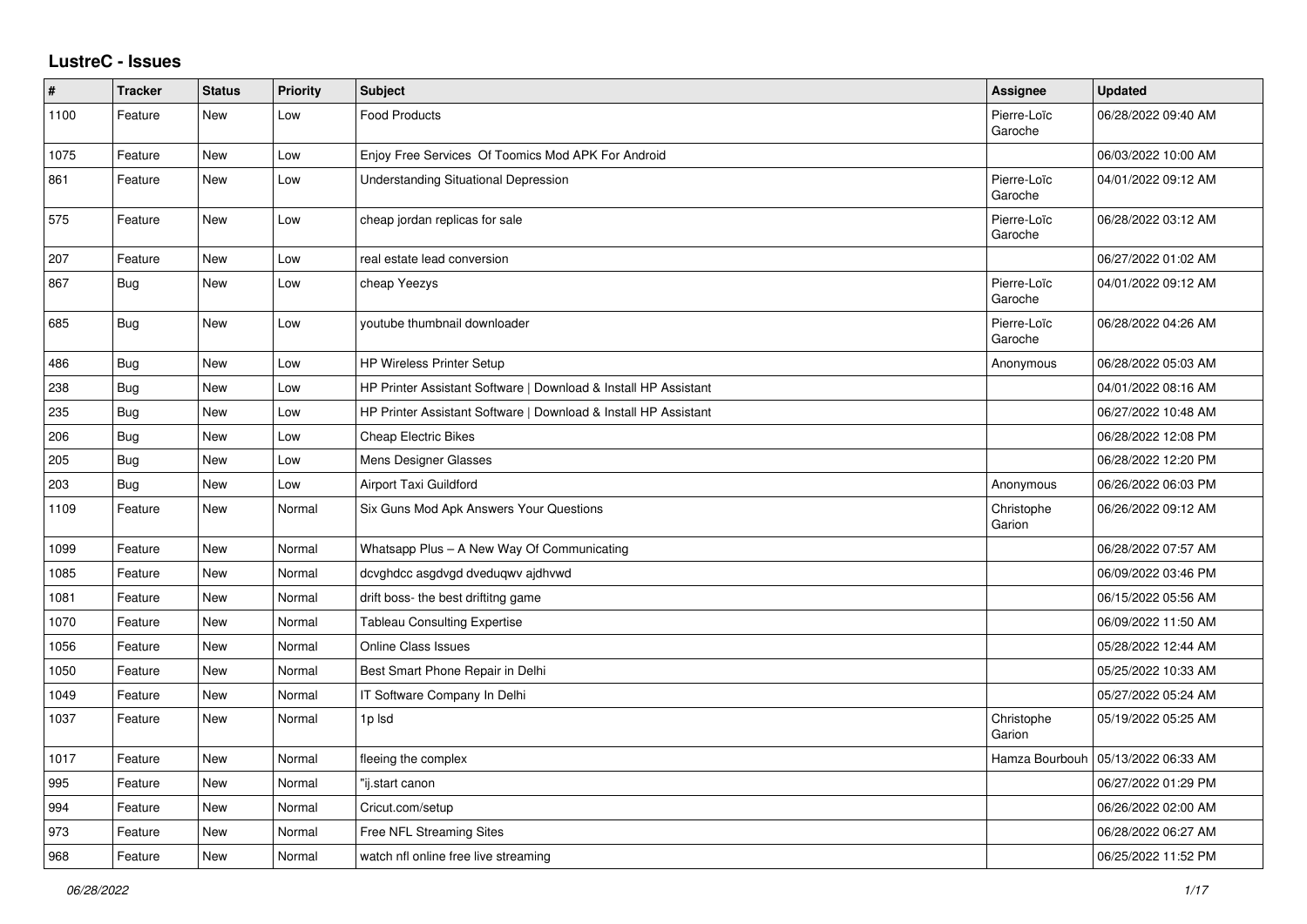| $\sharp$ | <b>Tracker</b> | <b>Status</b> | <b>Priority</b> | Subject                                                                  | <b>Assignee</b>        | <b>Updated</b>      |
|----------|----------------|---------------|-----------------|--------------------------------------------------------------------------|------------------------|---------------------|
| 967      | Feature        | New           | Normal          | stream live nfl games free online                                        |                        | 06/26/2022 10:09 AM |
| 963      | Feature        | New           | Normal          | Why I am not getting cool cash app card designs- call experts            |                        | 06/26/2022 07:52 AM |
| 960      | Feature        | New           | Normal          | Zooming Instagram Picture In Full HD                                     | Pierre-Loïc<br>Garoche | 06/26/2022 07:18 AM |
| 944      | Feature        | New           | Normal          | Canon.com/ijsetup                                                        |                        | 06/27/2022 09:46 AM |
| 927      | Feature        | New           | Normal          | What Is The Right Way To Troubleshoot Cash App Transfer Failed Problems? |                        | 04/12/2022 05:54 AM |
| 919      | Feature        | New           | Normal          | How can I check my Cash App card balance by dialing a number?            |                        | 04/10/2022 09:07 AM |
| 904      | Feature        | New           | Normal          | Laora seeck                                                              |                        | 04/20/2022 11:54 AM |
| 903      | Feature        | New           | Normal          | Good game                                                                |                        | 04/11/2022 08:39 AM |
| 902      | Feature        | New           | Normal          | salo717                                                                  |                        | 05/18/2022 10:35 AM |
| 901      | Feature        | New           | Normal          | good game ever                                                           |                        | 06/26/2022 06:25 PM |
| 900      | Feature        | New           | Normal          | good game ever                                                           |                        | 04/02/2022 11:59 AM |
| 899      | Feature        | New           | Normal          | Application of Optical Fiber Gyroscope                                   | Christophe<br>Garion   | 04/02/2022 11:23 AM |
| 896      | Feature        | New           | Normal          | Application of North Finder in Mining Industry                           | Xavier Thirioux        | 04/01/2022 09:49 AM |
| 894      | Feature        | New           | Normal          | Need phd dissertation help in UK                                         |                        | 05/30/2022 12:29 PM |
| 879      | Feature        | New           | Normal          | Best Garage Door Repair in Massachusetts                                 |                        | 04/01/2022 09:16 AM |
| 877      | Feature        | New           | Normal          | <b>Exness Broker Review</b>                                              |                        | 04/01/2022 09:12 AM |
| 868      | Feature        | New           | Normal          | What Is the Role of a Graphic Designer?                                  | Pierre-Loïc<br>Garoche | 04/01/2022 09:12 AM |
| 866      | Feature        | New           | Normal          | Northern Ireland Dissertation Writing Service                            | Pierre-Loïc<br>Garoche | 04/01/2022 09:12 AM |
| 848      | Feature        | New           | Normal          | <b>Online Classes Assistance</b>                                         |                        | 04/01/2022 08:57 AM |
| 847      | Feature        | New           | Normal          | Canon.com/ijsetup                                                        |                        | 04/01/2022 09:08 AM |
| 846      | Feature        | New           | Normal          | ij.start canon                                                           |                        | 04/01/2022 08:58 AM |
| 845      | Feature        | New           | Normal          | canon.com/ijsetup                                                        |                        | 04/01/2022 08:58 AM |
| 824      | Feature        | New           | Normal          | How to watch Fox News on my Smart TV or similar devices?                 | Pierre-Loïc<br>Garoche | 06/27/2022 08:32 PM |
| 823      | Feature        | New           | Normal          | How much does Disney Plus cost?                                          | Pierre-Loïc<br>Garoche | 06/27/2022 04:05 AM |
| 813      | Feature        | New           | Normal          | Canon.com/ijsetup                                                        |                        | 05/25/2022 08:27 AM |
| 812      | Feature        | New           | Normal          | canon.com/ijsetup                                                        |                        | 06/27/2022 01:21 PM |
| 810      | Feature        | New           | Normal          | how to remove viruses from a phone                                       |                        | 06/28/2022 11:13 AM |
| 806      | Feature        | New           | Normal          | Go everywhere thanks to mapquest driving directions                      |                        | 06/27/2022 02:39 AM |
| 794      | Feature        | New           | Normal          | Safe place to buy fifa coins                                             |                        | 06/28/2022 11:15 AM |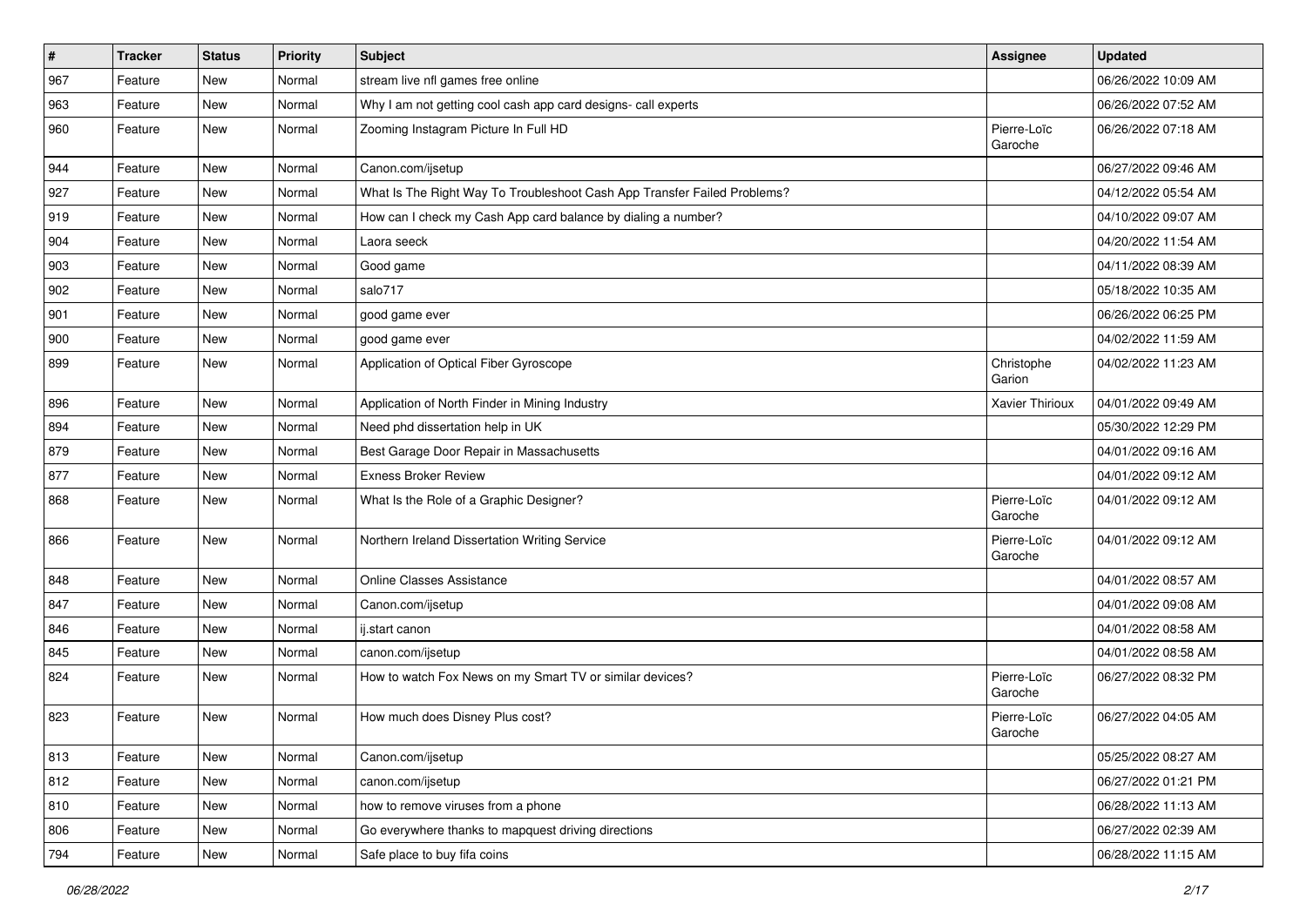| $\vert$ # | <b>Tracker</b> | <b>Status</b> | <b>Priority</b> | Subject                                                                   | <b>Assignee</b>        | <b>Updated</b>      |
|-----------|----------------|---------------|-----------------|---------------------------------------------------------------------------|------------------------|---------------------|
| 779       | Feature        | New           | Normal          | Latest Whatsapp groups for Teens                                          | Pierre-Loïc<br>Garoche | 06/27/2022 08:15 PM |
| 756       | Feature        | <b>New</b>    | Normal          | Your one-stop destination for the thesis writing service                  |                        | 06/27/2022 05:46 PM |
| 740       | Feature        | New           | Normal          | Online Thesis Help USA                                                    |                        | 06/27/2022 03:19 AM |
| 725       | Feature        | New           | Normal          | What are memo writing services design                                     |                        | 06/24/2022 06:24 AM |
| 698       | Feature        | New           | Normal          | Connect with cash app representative to ask about cash app flip scam      |                        | 06/26/2022 11:24 AM |
| 693       | Feature        | New           | Normal          | How To Get My Money Back From The Cash App To Your Wallet?                |                        | 06/28/2022 08:41 AM |
| 683       | Feature        | New           | Normal          | Game creation                                                             |                        | 06/27/2022 08:39 AM |
| 680       | Feature        | New           | Normal          | Word Jewels 2                                                             |                        | 06/28/2022 05:31 AM |
| 669       | Feature        | <b>New</b>    | Normal          | Nursing Assignment Help                                                   |                        | 06/27/2022 06:12 AM |
| 665       | Feature        | New           | Normal          | Look for a dedicated help with finance assignment                         |                        | 06/27/2022 11:10 PM |
| 654       | Feature        | New           | Normal          | <b>Peach Health Benefits</b>                                              |                        | 06/28/2022 10:03 AM |
| 649       | Feature        | New           | Normal          | Pear Health Benefits                                                      |                        | 06/28/2022 08:04 AM |
| 648       | Feature        | New           | Normal          | <b>Plum Health Benefits</b>                                               |                        | 06/27/2022 12:54 AM |
| 647       | Feature        | New           | Normal          | <b>Cranberry Health Benefits</b>                                          |                        | 06/26/2022 09:45 PM |
| 646       | Feature        | New           | Normal          | Collaborative Research Group                                              |                        | 06/27/2022 04:01 AM |
| 637       | Feature        | New           | Normal          | Why do the Outlook rules not work in my account?                          |                        | 06/28/2022 11:12 AM |
| 611       | Feature        | New           | Normal          | Buy All Modafinil & Armodafinil Tablets @Buy Modafinil US                 |                        | 06/28/2022 10:53 AM |
| 610       | Feature        | New           | Normal          | CheapestMedsShop 100% Safe Medicines Online in USA UK & AUS.              |                        | 06/28/2022 09:42 AM |
| 608       | Feature        | New           | Normal          | How To Do Hotmail Password Reset Without Phone Number?                    |                        | 06/28/2022 07:39 AM |
| 606       | Feature        | New           | Normal          | Play unblocked cookie crush 3                                             | Pierre-Loïc<br>Garoche | 06/27/2022 08:45 AM |
| 605       | Feature        | <b>New</b>    | Normal          | What will the future of logo design be like?                              |                        | 06/28/2022 01:31 PM |
| 594       | Feature        | New           | Normal          | How does research proposal help online make it easy for me?               |                        | 06/27/2022 03:34 PM |
| 572       | Feature        | New           | Normal          | New features of WhatsApp Plus on Android phones                           | Pierre-Loïc<br>Garoche | 06/27/2022 11:22 PM |
| 558       | Feature        | New           | Normal          | <b>Stunning Classic Sofas</b>                                             |                        | 06/27/2022 04:44 PM |
| 557       | Feature        | New           | Normal          | <b>Business Law Assignment Help</b>                                       |                        | 06/27/2022 08:31 PM |
| 552       | Feature        | New           | Normal          | Radio rfm and the benefits of radio rfm                                   |                        | 06/27/2022 01:44 PM |
| 546       | Feature        | New           | Normal          | Quickbooks Error                                                          |                        | 06/27/2022 03:44 PM |
| 545       | Feature        | <b>New</b>    | Normal          | Best Canvas Print Company                                                 |                        | 06/28/2022 01:08 PM |
| 543       | Feature        | New           | Normal          | Get tech assistance with customer support on ATT Yahoo email login issue. |                        | 06/24/2022 05:08 PM |
| 527       | Feature        | New           | Normal          | My Teachers                                                               |                        | 06/28/2022 07:30 AM |
| 522       | Feature        | New           | Normal          | Can You Check App Limits, If Cash app won't let me send money?            |                        | 06/28/2022 04:46 AM |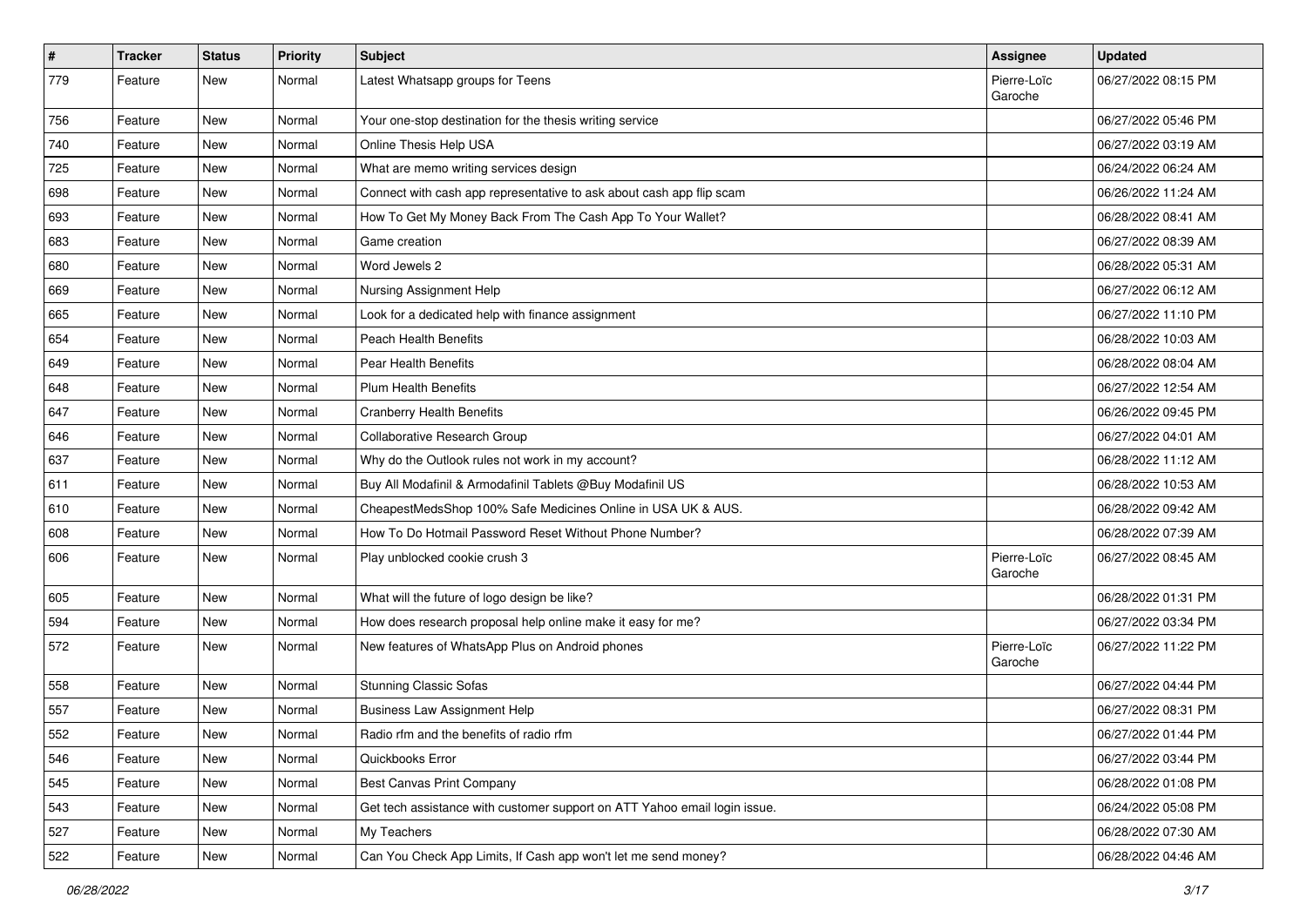| $\vert$ # | <b>Tracker</b> | <b>Status</b> | <b>Priority</b> | Subject                                                         | <b>Assignee</b>        | <b>Updated</b>      |
|-----------|----------------|---------------|-----------------|-----------------------------------------------------------------|------------------------|---------------------|
| 521       | Feature        | New           | Normal          | Check out the Cash app Card balance for an overdraft.           | Pierre-Loïc<br>Garoche | 06/26/2022 04:22 AM |
| 511       | Feature        | New           | Normal          | Fashion                                                         | Anonymous              | 06/27/2022 12:17 AM |
| 510       | Feature        | New           | Normal          | Fashion                                                         | Anonymous              | 06/28/2022 10:45 AM |
| 509       | Feature        | New           | Normal          | Fashion                                                         | Anonymous              | 06/27/2022 06:39 PM |
| 499       | Feature        | New           | Normal          | Discover The Premium Features Of Spotify Mod Apk                |                        | 06/28/2022 05:46 AM |
| 491       | Feature        | New           | Normal          | Automatically download and paste Reddit wallpapers into Windows |                        | 06/28/2022 01:27 PM |
| 478       | Feature        | New           | Normal          | Is it safe to install third-party WhatsApp GB?                  |                        | 06/28/2022 12:29 PM |
| 281       | Feature        | New           | Normal          | what are the types of Ringtones?                                | Anonymous              | 06/27/2022 09:41 PM |
| 277       | Feature        | <b>New</b>    | Normal          | Nike Dunks Replica                                              |                        | 04/01/2022 08:19 AM |
| 276       | Feature        | New           | Normal          | Nike Dunks Replica                                              |                        | 04/01/2022 08:19 AM |
| 272       | Feature        | New           | Normal          | Fashion                                                         |                        | 06/27/2022 03:53 PM |
| 271       | Feature        | New           | Normal          | Fashion                                                         |                        | 06/27/2022 02:07 AM |
| 263       | Feature        | New           | Normal          | Wrecked Car Is Nothing But A Worthless                          | Pierre-Loïc<br>Garoche | 06/27/2022 12:37 PM |
| 255       | Feature        | New           | Normal          | best doctor for psoriasis                                       |                        | 06/28/2022 06:44 AM |
| 254       | Feature        | New           | Normal          | best ayurvedic treatment for psoriasis                          |                        | 04/01/2022 08:13 AM |
| 243       | Feature        | New           | Normal          | Reconstruir la pandilla de la mafia en Gangstar Vegas MOD APK   |                        | 06/27/2022 07:53 PM |
| 242       | Feature        | New           | Normal          | Descripción de Torque Pro MOD APK para Android                  |                        | 06/28/2022 01:14 AM |
| 241       | Feature        | New           | Normal          | How to get a complete solution of Big Ideas Math Answers?       |                        | 04/01/2022 08:15 AM |
| 240       | Feature        | New           | Normal          | Juego interesante de Dragon Ball Legends MOD APK                |                        | 06/25/2022 12:21 AM |
| 237       | Feature        | New           | Normal          | HP Printer Assistant Software   Download & Install HP Assistant |                        | 06/28/2022 04:50 AM |
| 229       | Feature        | <b>New</b>    | Normal          | How To Delete Cash App Account? - Check Out the Steps In Detail |                        | 05/01/2022 09:06 PM |
| 224       | Feature        | New           | Normal          | Instant Personal Loan                                           | Pierre-Loïc<br>Garoche | 06/28/2022 07:59 AM |
| 220       | Feature        | New           | Normal          | essay writing services                                          |                        | 06/26/2022 04:55 PM |
| 214       | Feature        | New           | Normal          | Five Christmas Apps For Apple Users                             |                        | 06/27/2022 05:41 PM |
| 212       | Feature        | New           | Normal          | How good is the market for gaming mobile apps at the moment?    |                        | 05/17/2022 11:09 AM |
| 204       | Feature        | New           | Normal          | New Car Tyres                                                   |                        | 04/01/2022 08:40 AM |
| 186       | Feature        | New           | Normal          | homoeobazaar                                                    |                        | 04/01/2022 08:40 AM |
| 180       | Feature        | New           | Normal          | homoeobazaar                                                    |                        | 06/28/2022 12:41 PM |
| 177       | Feature        | New           | Normal          | HD lace silky straight human hair wig                           |                        | 04/01/2022 08:41 AM |
| 175       | Feature        | New           | Normal          | All About Cash App Transfer Fail Problems                       |                        | 06/28/2022 11:14 AM |
| 174       | Feature        | New           | Normal          | Digital Marketing Philadelphia                                  |                        | 06/28/2022 11:34 AM |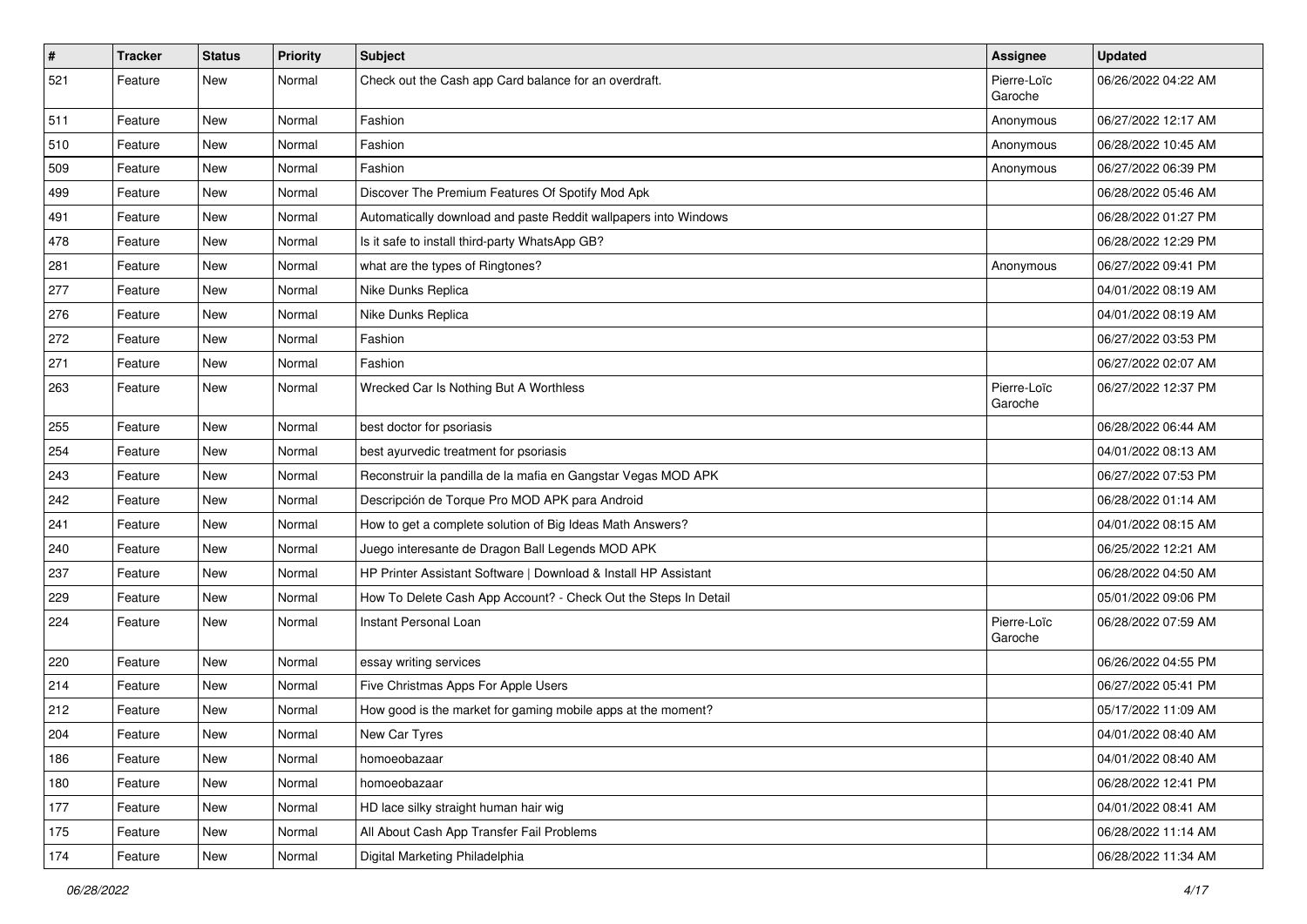| $\sharp$ | Tracker    | <b>Status</b> | <b>Priority</b> | Subject                                                                                                                                                  | <b>Assignee</b>        | <b>Updated</b>      |
|----------|------------|---------------|-----------------|----------------------------------------------------------------------------------------------------------------------------------------------------------|------------------------|---------------------|
| 173      | Feature    | New           | Normal          | private limited company registration                                                                                                                     |                        | 06/27/2022 04:47 AM |
| 172      | Feature    | New           | Normal          | pgdm colleges in bangalore                                                                                                                               |                        | 06/23/2022 10:47 PM |
| 171      | Feature    | New           | Normal          | loan management system                                                                                                                                   |                        | 06/27/2022 03:18 AM |
| 170      | Feature    | New           | Normal          | top mba colleges in bangalore                                                                                                                            |                        | 06/28/2022 10:55 AM |
| 151      | Feature    | New           | Normal          | Law Essay Writing Service - Assignments Planet                                                                                                           |                        | 06/28/2022 10:50 AM |
| 142      | Feature    | New           | Normal          | About ashimary hair                                                                                                                                      |                        | 06/28/2022 02:31 AM |
| 141      | Feature    | New           | Normal          | Something about jerry curly                                                                                                                              |                        | 06/28/2022 11:16 AM |
| 127      | Feature    | New           | Normal          | replica af1                                                                                                                                              |                        | 04/01/2022 07:55 AM |
| 126      | Feature    | New           | Normal          | Stussy Air Force 1 replica                                                                                                                               |                        | 06/28/2022 05:31 AM |
| 63       | Feature    | New           | Normal          | Skip normalization step in mutation generation if it possible                                                                                            | Pierre-Loïc<br>Garoche | 06/27/2022 04:16 PM |
| 1129     | <b>Bug</b> | New           | Normal          | how to enable direct deposit on cash app?                                                                                                                |                        | 06/28/2022 10:44 AM |
| 1128     | <b>Bug</b> | New           | Normal          | cvivfbdi                                                                                                                                                 | Hamza Bourbouh         | 06/27/2022 01:52 PM |
| 1127     | Bug        | New           | Normal          | Is there any support to find Google Feud answers?                                                                                                        |                        | 06/27/2022 04:27 AM |
| 1126     | Bug        | New           | Normal          | 1PLSD                                                                                                                                                    |                        | 06/25/2022 09:36 AM |
| 1125     | Bug        | New           | Normal          | What is Wordscapes?                                                                                                                                      |                        | 06/24/2022 09:05 AM |
| 1124     | <b>Bug</b> | New           | Normal          | Cookie clicker unblocked                                                                                                                                 |                        | 06/24/2022 05:14 AM |
| 1123     | Bug        | New           | Normal          | Where To Watch FIFA World Cup 2022                                                                                                                       |                        | 06/24/2022 03:51 AM |
| 1122     | <b>Bug</b> | New           | Normal          | Count the number of words on the Microsoft Word application in the phone                                                                                 |                        | 06/23/2022 04:19 AM |
| 1121     | <b>Bug</b> | New           | Normal          | LustreC do not run                                                                                                                                       |                        | 06/22/2022 08:43 AM |
| 1120     | <b>Bug</b> | New           | Normal          | Summary of 5 best coloring apps on phones                                                                                                                |                        | 06/26/2022 11:32 AM |
| 1119     | <b>Bug</b> | New           | Normal          | Klondike Solitaire                                                                                                                                       |                        | 06/27/2022 03:00 PM |
| 1118     | Bug        | New           | Normal          | <b>Gameplay Minecraft</b>                                                                                                                                |                        | 06/27/2022 10:33 AM |
| 1117     | <b>Bug</b> | New           | Normal          | Equal Words - Word search game for PC and Windows Phone                                                                                                  |                        | 06/27/2022 02:12 AM |
| 1116     | Bug        | New           | Normal          | ipTV smarts pro                                                                                                                                          |                        | 06/28/2022 11:34 AM |
| 1115     | Bug        | New           | Normal          | How to access your saved favorite Tiktok                                                                                                                 |                        | 06/26/2022 12:01 PM |
| 1114     | Bug        | New           | Normal          | To control the car, all you must do is click to go left or right and release the button to go straight.                                                  |                        | 06/28/2022 11:16 AM |
| 1113     | <b>Bug</b> | New           | Normal          | Press the button to control your car                                                                                                                     |                        | 06/20/2022 12:09 PM |
| 1112     | <b>Bug</b> | New           | Normal          | What Cash App Policy Says If Random Person Sent Me Money On Cash App?                                                                                    |                        | 06/27/2022 02:39 AM |
| 1111     | Bug        | New           | Normal          | LOLBeans is a fun battle royale game where you race with other players while avoiding obstacles. Reach the end<br>of the course in competitive gameplay! |                        | 06/26/2022 09:17 AM |
| 1110     | <b>Bug</b> | New           | Normal          | Six Guns Mod Apk Answers Your Questions                                                                                                                  | Pierre-Loïc<br>Garoche | 06/20/2022 04:42 AM |
| 1108     | Bug        | New           | Normal          | Six Guns Mod Apk Answers Your Questions                                                                                                                  |                        | 06/26/2022 06:26 PM |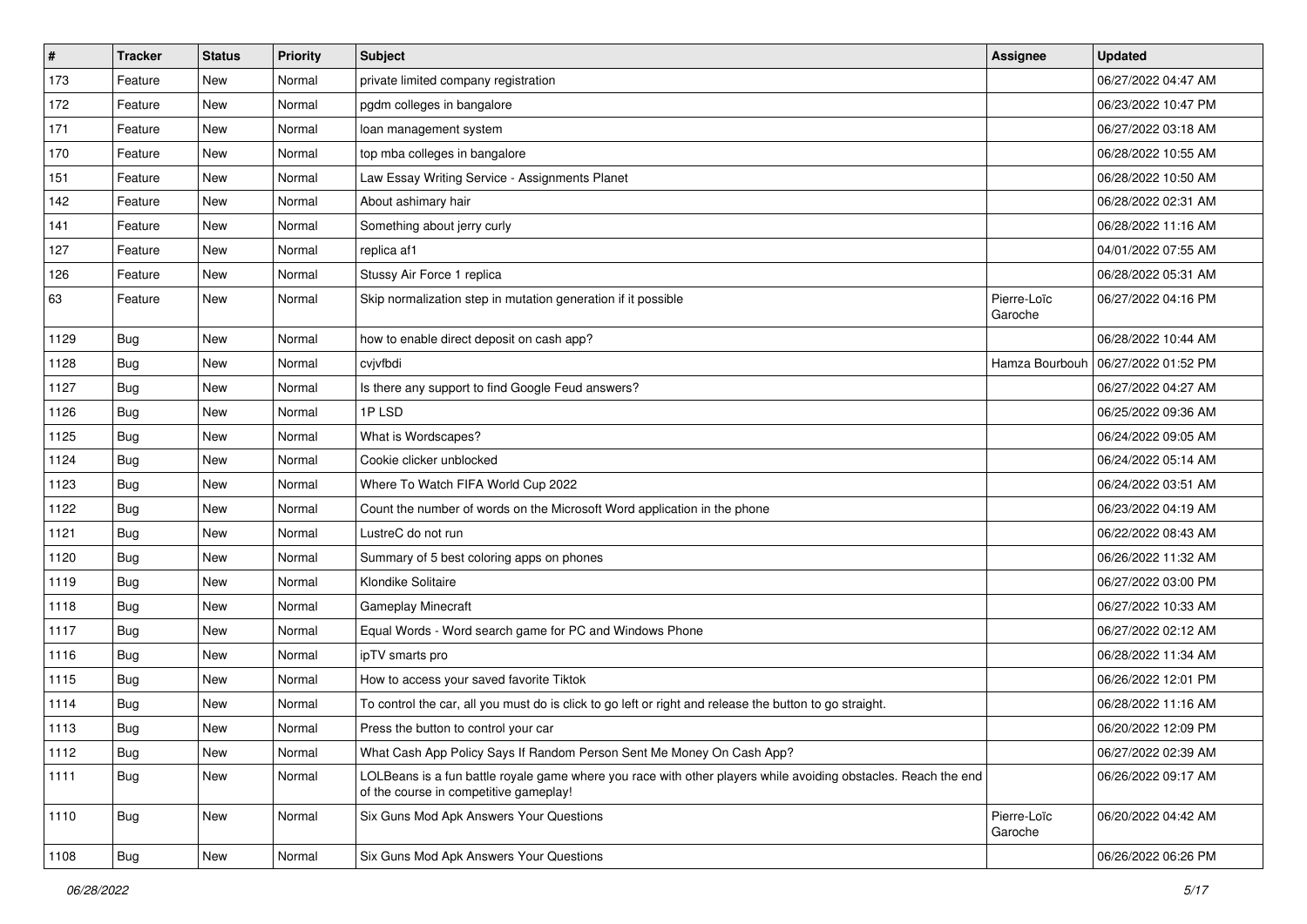| $\pmb{\#}$ | <b>Tracker</b> | <b>Status</b> | Priority | Subject                                                              | <b>Assignee</b>        | <b>Updated</b>      |
|------------|----------------|---------------|----------|----------------------------------------------------------------------|------------------------|---------------------|
| 1106       | <b>Bug</b>     | New           | Normal   | How Do I Get Cash App ++ Without Confronting Any Technical Glitches? |                        | 06/25/2022 09:53 PM |
| 1104       | <b>Bug</b>     | <b>New</b>    | Normal   | Idle game fix bug                                                    |                        | 06/26/2022 06:52 PM |
| 1103       | Bug            | New           | Normal   | Idle game fix bug                                                    |                        | 06/25/2022 09:08 PM |
| 1102       | Bug            | New           | Normal   | Charlottesville Travel Guide?                                        |                        | 06/26/2022 07:44 AM |
| 1101       | Bug            | <b>New</b>    | Normal   | How to Delete Cash App History at once?                              |                        | 06/27/2022 01:33 PM |
| 1098       | <b>Bug</b>     | New           | Normal   | Life of a Fisherman                                                  |                        | 06/26/2022 05:16 PM |
| 1097       | <b>Bug</b>     | New           | Normal   | Race and experience new life.                                        |                        | 06/26/2022 04:22 PM |
| 1096       | Bug            | New           | Normal   | Race and experience new life.                                        |                        | 06/26/2022 06:07 PM |
| 1094       | <b>Bug</b>     | <b>New</b>    | Normal   | What time does direct deposit hit Cash App?                          |                        | 06/14/2022 03:27 PM |
| 1093       | Bug            | New           | Normal   | Uniswap Exchange                                                     | Christophe<br>Garion   | 06/14/2022 11:55 AM |
| 1092       | Bug            | <b>New</b>    | Normal   | Ellison Estate Vineyard                                              |                        | 06/20/2022 12:03 PM |
| 1091       | Bug            | <b>New</b>    | Normal   | Find family fun indoors and outdoors in the Jungfrau Region          |                        | 06/14/2022 09:33 AM |
| 1090       | <b>Bug</b>     | New           | Normal   | Pay Someone To Do My Assignment                                      |                        | 06/11/2022 03:15 PM |
| 1089       | Bug            | New           | Normal   | Pay Someone To Do My Assignment                                      |                        | 06/15/2022 04:44 AM |
| 1088       | <b>Bug</b>     | New           | Normal   | Health And Fitness Tips 2022                                         | Pierre-Loïc<br>Garoche | 06/20/2022 06:42 AM |
| 1087       | <b>Bug</b>     | <b>New</b>    | Normal   | How do new writers start out?                                        |                        | 06/10/2022 03:25 PM |
| 1084       | <b>Bug</b>     | New           | Normal   | <b>Trippie Redd</b>                                                  |                        | 06/11/2022 09:05 AM |
| 1083       | <b>Bug</b>     | New           | Normal   | coin base review                                                     |                        | 06/11/2022 09:13 AM |
| 1082       | Bug            | <b>New</b>    | Normal   | Reset chime bank password without phone number                       |                        | 06/15/2022 11:56 AM |
| 1080       | <b>Bug</b>     | New           | Normal   | How to use Math Wallet   Nexo wallet   CoinTiger Exchange            |                        | 06/15/2022 11:56 AM |
| 1079       | Bug            | New           | Normal   | How to get cheap psychology assignment?                              |                        | 06/15/2022 06:00 AM |
| 1078       | <b>Bug</b>     | New           | Normal   | What Bank Is Cash App On Plaid? Find Clarity And Assistance          |                        | 06/15/2022 11:56 AM |
| 1077       | <b>Bug</b>     | New           | Normal   | Les excellentes façons d'utiliser ces images                         |                        | 06/28/2022 05:32 AM |
| 1076       | Bug            | <b>New</b>    | Normal   | DedicatedHosting4u                                                   |                        | 06/11/2022 09:15 AM |
| 1074       | <b>Bug</b>     | New           | Normal   | Dissertation writing help at economical rates!                       | Christophe<br>Garion   | 06/06/2022 04:48 PM |
| 1073       | Bug            | New           | Normal   | Cricut Design Space                                                  |                        | 06/07/2022 09:34 PM |
| 1072       | <b>Bug</b>     | New           | Normal   | ii.start canon                                                       |                        | 06/21/2022 06:56 PM |
| 1071       | <b>Bug</b>     | New           | Normal   | Cinema HD Review - Cinemahdv2.net                                    |                        | 06/21/2022 06:54 PM |
| 1069       | Bug            | New           | Normal   | how to get cash app support phone number 24*7 available              |                        | 06/21/2022 08:36 PM |
| 1068       | Bug            | New           | Normal   | 123.hp.com/laserjet                                                  |                        | 05/31/2022 12:22 PM |
| 1067       | <b>Bug</b>     | New           | Normal   | Cricut.com/setup                                                     |                        | 05/31/2022 12:19 PM |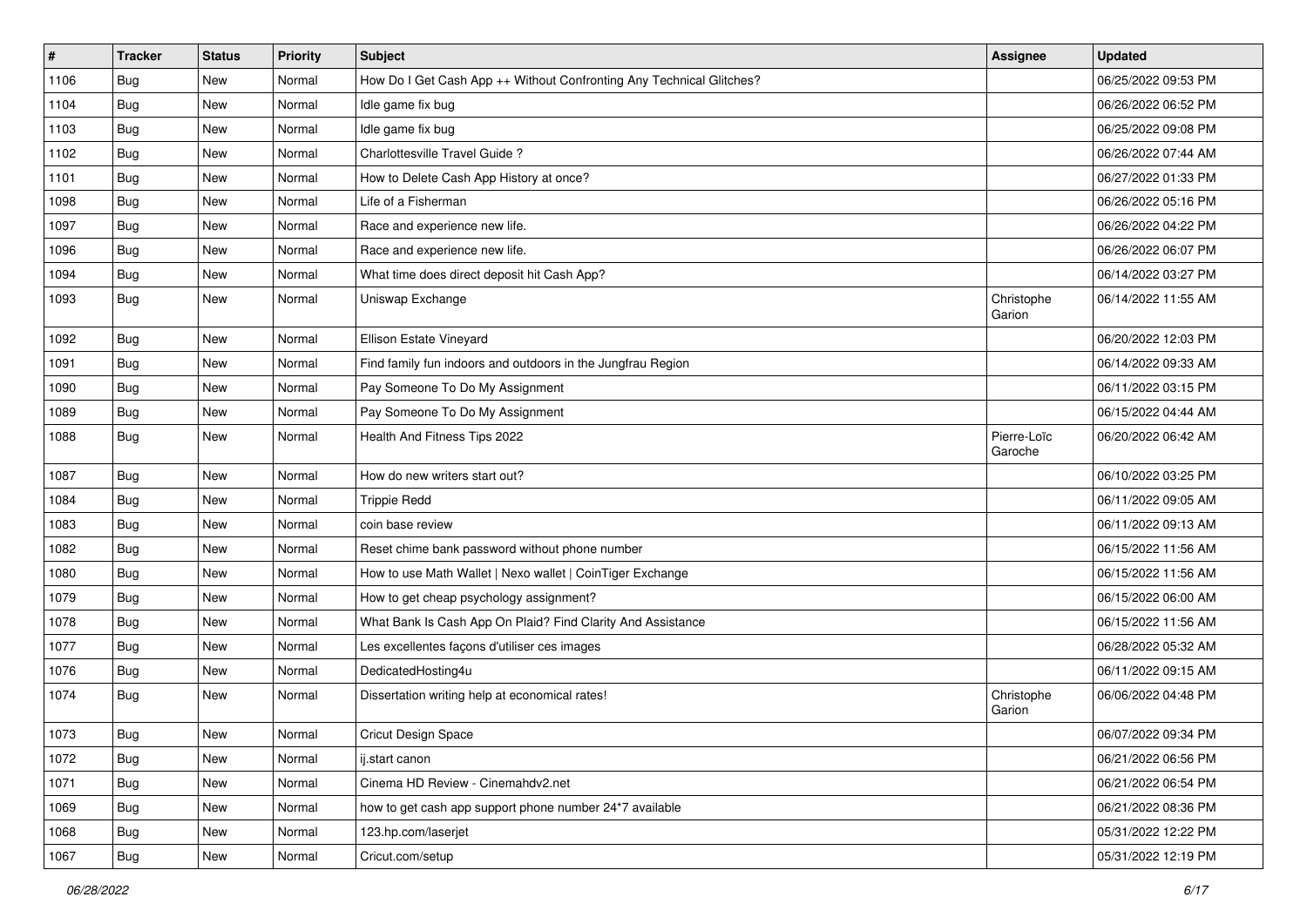| #    | <b>Tracker</b> | <b>Status</b> | <b>Priority</b> | <b>Subject</b>                                                           | Assignee               | <b>Updated</b>      |
|------|----------------|---------------|-----------------|--------------------------------------------------------------------------|------------------------|---------------------|
| 1065 | Bug            | New           | Normal          | The top foreign language training game in 2022                           |                        | 06/07/2022 04:05 AM |
| 1064 | Bug            | New           | Normal          | How to delete Cash App history?                                          | Pierre-Loïc<br>Garoche | 06/11/2022 10:29 AM |
| 1063 | Bug            | <b>New</b>    | Normal          | 123.hp.com/laserjet                                                      |                        | 05/28/2022 12:27 PM |
| 1062 | Bug            | <b>New</b>    | Normal          | Cricut.com/setup                                                         |                        | 05/28/2022 12:26 PM |
| 1061 | Bug            | New           | Normal          | Cricut.com/setup                                                         |                        | 05/28/2022 12:24 PM |
| 1060 | <b>Bug</b>     | <b>New</b>    | Normal          | How to Use Panda Helper to Speed Up Your iOS                             |                        | 05/28/2022 09:12 AM |
| 1059 | <b>Bug</b>     | New           | Normal          | 123.hp.com/laserjet                                                      |                        | 05/28/2022 08:29 AM |
| 1058 | <b>Bug</b>     | New           | Normal          | Cricut.com/setup                                                         |                        | 05/28/2022 08:28 AM |
| 1057 | <b>Bug</b>     | <b>New</b>    | Normal          | <b>CCPlay Education Edition APK</b>                                      |                        | 06/07/2022 04:07 AM |
| 1055 | <b>Bug</b>     | New           | Normal          | seo apk                                                                  | Pierre-Loïc<br>Garoche | 05/27/2022 06:23 AM |
| 1054 | Bug            | <b>New</b>    | Normal          | Apkmodule                                                                | Pierre-Loïc<br>Garoche | 05/26/2022 03:37 PM |
| 1053 | <b>Bug</b>     | <b>New</b>    | Normal          | Game Geometry Dash                                                       |                        | 05/26/2022 11:30 AM |
| 1052 | Bug            | New           | Normal          | Build Now GG is a new battle royale game.                                |                        | 05/26/2022 04:24 AM |
| 1051 | <b>Bug</b>     | New           | Normal          | Dental Supplies USA                                                      |                        | 06/11/2022 09:20 PM |
| 1048 | Bug            | <b>New</b>    | Normal          | So zeigen Sie ein Instagram-Profilbild an und vergrößern es              |                        | 05/25/2022 06:56 AM |
| 1047 | <b>Bug</b>     | New           | Normal          | Opensea                                                                  | Corentin<br>Lauverjat  | 05/24/2022 02:32 PM |
| 1046 | <b>Bug</b>     | <b>New</b>    | Normal          | 123.hp.com/laserjet                                                      |                        | 05/24/2022 10:46 AM |
| 1045 | <b>Bug</b>     | New           | Normal          | Cricut.com/setup                                                         |                        | 05/24/2022 10:45 AM |
| 1044 | Bug            | <b>New</b>    | Normal          | Can I Disapprove If Random Person Sent Me Money On Cash App?             |                        | 05/26/2022 03:51 PM |
| 1043 | <b>Bug</b>     | New           | Normal          | What Is The Right Way To Troubleshoot Cash App Transfer Failed Problems? |                        | 05/25/2022 01:16 PM |
| 1042 | <b>Bug</b>     | New           | Normal          | How to set up direct deposit on cash app?                                |                        | 05/25/2022 01:17 PM |
| 1041 | <b>Bug</b>     | <b>New</b>    | Normal          | Count words in Word on the computer                                      |                        | 05/27/2022 02:16 PM |
| 1040 | <b>Bug</b>     | New           | Normal          | thabet                                                                   |                        | 05/19/2022 08:05 PM |
| 1039 | <b>Bug</b>     | New           | Normal          | How to Get Tickmill Bonuses for Free                                     |                        | 05/26/2022 05:43 PM |
| 1038 | <b>Bug</b>     | New           | Normal          | How to Fix Canon Printer Offline ISsue                                   | Pierre-Loïc<br>Garoche | 05/27/2022 05:25 AM |
| 1036 | <b>Bug</b>     | New           | Normal          | <b>VPS Material</b>                                                      |                        | 05/18/2022 09:34 PM |
| 1035 | <b>Bug</b>     | New           | Normal          | how to relieve spam score                                                | Pierre-Loïc<br>Garoche | 05/18/2022 11:39 AM |
| 1034 | <b>Bug</b>     | New           | Normal          | Download Teaching Feeling For Android                                    |                        | 05/20/2022 09:25 AM |
| 1033 | Bug            | New           | Normal          | The best slope 2 online games to play right now                          |                        | 05/17/2022 10:55 AM |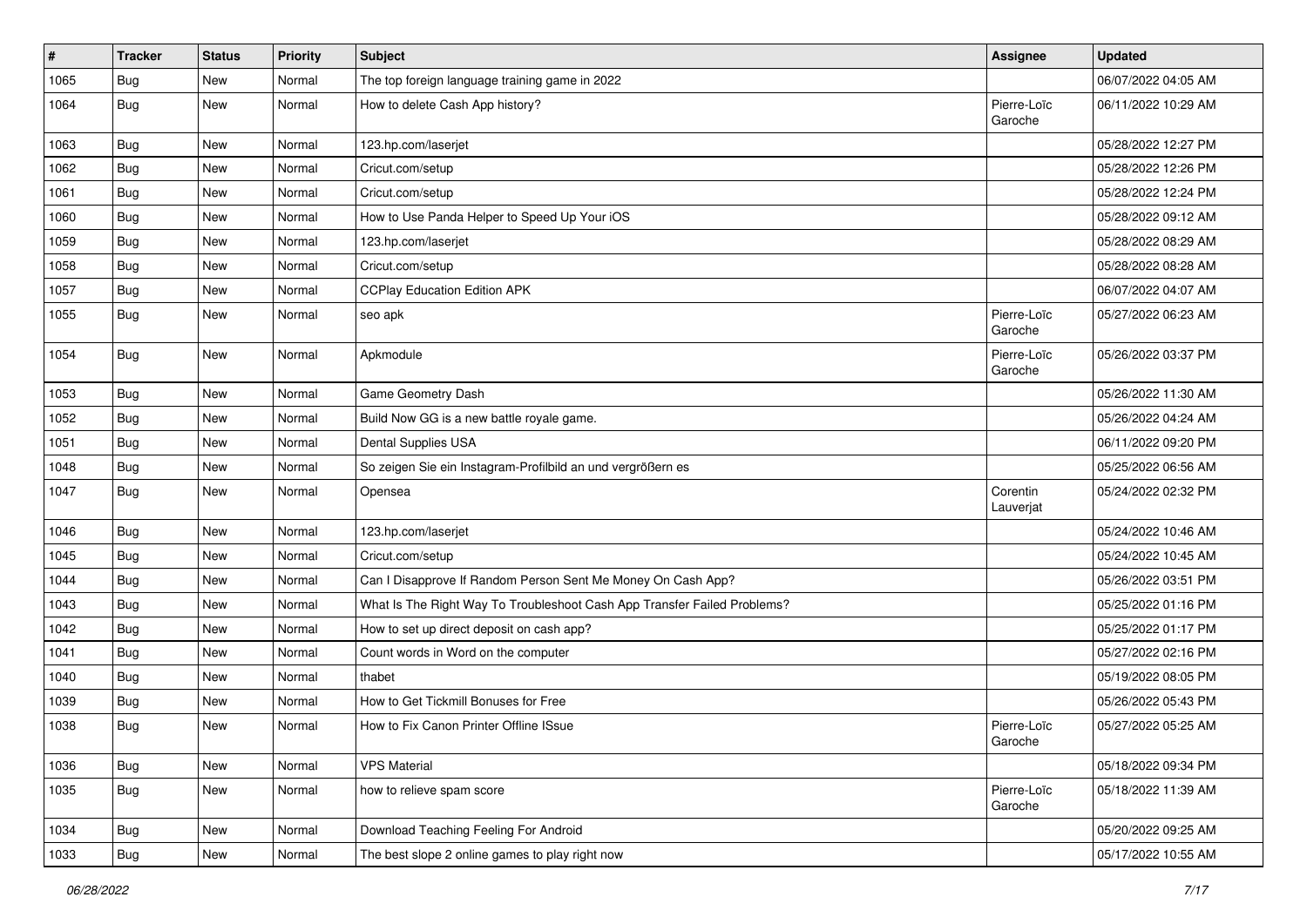| $\pmb{\#}$ | <b>Tracker</b> | <b>Status</b> | <b>Priority</b> | Subject                                                                       | <b>Assignee</b>        | <b>Updated</b>      |
|------------|----------------|---------------|-----------------|-------------------------------------------------------------------------------|------------------------|---------------------|
| 1032       | <b>Bug</b>     | New           | Normal          | How To Play The Wordle Game                                                   |                        | 05/17/2022 10:37 AM |
| 1031       | <b>Bug</b>     | <b>New</b>    | Normal          | <b>IAFT Traders Union</b>                                                     |                        | 05/16/2022 03:14 PM |
| 1030       | Bug            | New           | Normal          | <b>IAFT Traders Union</b>                                                     |                        | 05/16/2022 03:13 PM |
| 1029       | <b>Bug</b>     | New           | Normal          | 5 Reasons Why People Love Coloring Pages?                                     |                        | 05/16/2022 11:53 AM |
| 1028       | <b>Bug</b>     | <b>New</b>    | Normal          | The Best Free Online Game to Play with Friends                                |                        | 05/16/2022 05:00 AM |
| 1027       | <b>Bug</b>     | New           | Normal          | Word hurdle: Viral and Fun Online Game                                        |                        | 06/25/2022 06:13 PM |
| 1026       | <b>Bug</b>     | New           | Normal          | New Puzzle Game for All Age - Dordle                                          |                        | 06/25/2022 06:17 PM |
| 1025       | Bug            | New           | Normal          | how to change the logo in wordpress                                           |                        | 06/25/2022 06:20 PM |
| 1024       | <b>Bug</b>     | <b>New</b>    | Normal          | How to choose the right broker                                                |                        | 06/25/2022 06:23 PM |
| 1023       | Bug            | New           | Normal          | Questions That Are Typically Asked About Trap The Cat                         |                        | 05/14/2022 03:51 AM |
| 1022       | Bug            | New           | Normal          | 123.hp.com/laserjet                                                           |                        | 05/13/2022 01:25 PM |
| 1021       | <b>Bug</b>     | New           | Normal          | Cricut.com/setup                                                              |                        | 05/26/2022 12:21 AM |
| 1020       | Bug            | <b>New</b>    | Normal          | Cricut.com/setup                                                              |                        | 05/13/2022 11:14 AM |
| 1019       | <b>Bug</b>     | New           | Normal          | Cricut.com/setup                                                              |                        | 05/13/2022 11:13 AM |
| 1018       | <b>Bug</b>     | New           | Normal          | So erhalten Sie ein kostenloses Hörbuch                                       |                        | 06/28/2022 10:39 AM |
| 1016       | <b>Bug</b>     | New           | Normal          | Klondike Solitaire                                                            |                        | 05/12/2022 09:03 AM |
| 1015       | Bug            | New           | Normal          | Is it possible to send books for free?                                        |                        | 05/11/2022 04:05 PM |
| 1014       | Bug            | <b>New</b>    | Normal          | how to get chime routing and account number ? chime routing number florida    |                        | 05/11/2022 12:42 PM |
| 1013       | <b>Bug</b>     | New           | Normal          | ij.start canon                                                                |                        | 05/11/2022 11:31 AM |
| 1012       | Bug            | New           | Normal          | Cricut.com/setup                                                              |                        | 05/11/2022 11:30 AM |
| 1011       | Bug            | New           | Normal          | Summary of 10 best coloring apps on phones                                    |                        | 05/11/2022 10:58 AM |
| 1010       | <b>Bug</b>     | New           | Normal          | what are the requirements to borrow money from cash app ? cash app borrow app | Pierre-Loïc<br>Garoche | 05/11/2022 09:29 AM |
| 1009       | Bug            | New           | Normal          | How to change routing number on Cash App?                                     |                        | 05/11/2022 07:13 AM |
| 1008       | Bug            | New           | Normal          | Who was the first black woman to anchor a newscast?                           |                        | 05/10/2022 03:13 PM |
| 1007       | Bug            | <b>New</b>    | Normal          | "ij.start canon                                                               |                        | 05/18/2022 10:40 AM |
| 1006       | <b>Bug</b>     | New           | Normal          | Cricut.com/setup                                                              |                        | 05/10/2022 01:22 PM |
| 1004       | <b>Bug</b>     | <b>New</b>    | Normal          | you get to pinch and drag a man with a very flexible face                     |                        | 05/10/2022 10:59 AM |
| 1003       | <b>Bug</b>     | New           | Normal          | Drift F1 is a drifting car game inspired by F1's tracks.                      | Pierre-Loïc<br>Garoche | 05/10/2022 10:52 AM |
| 1002       | <b>Bug</b>     | New           | Normal          | <b>Chemistry Assignment Help</b>                                              |                        | 06/04/2022 09:58 AM |
| 1001       | <b>Bug</b>     | New           | Normal          | Venmo Keep Saying Error?                                                      |                        | 06/27/2022 02:20 AM |
| 1000       | <b>Bug</b>     | New           | Normal          | Super easy way to zoom photos and upload to Instagram                         | Christophe<br>Garion   | 05/07/2022 11:06 AM |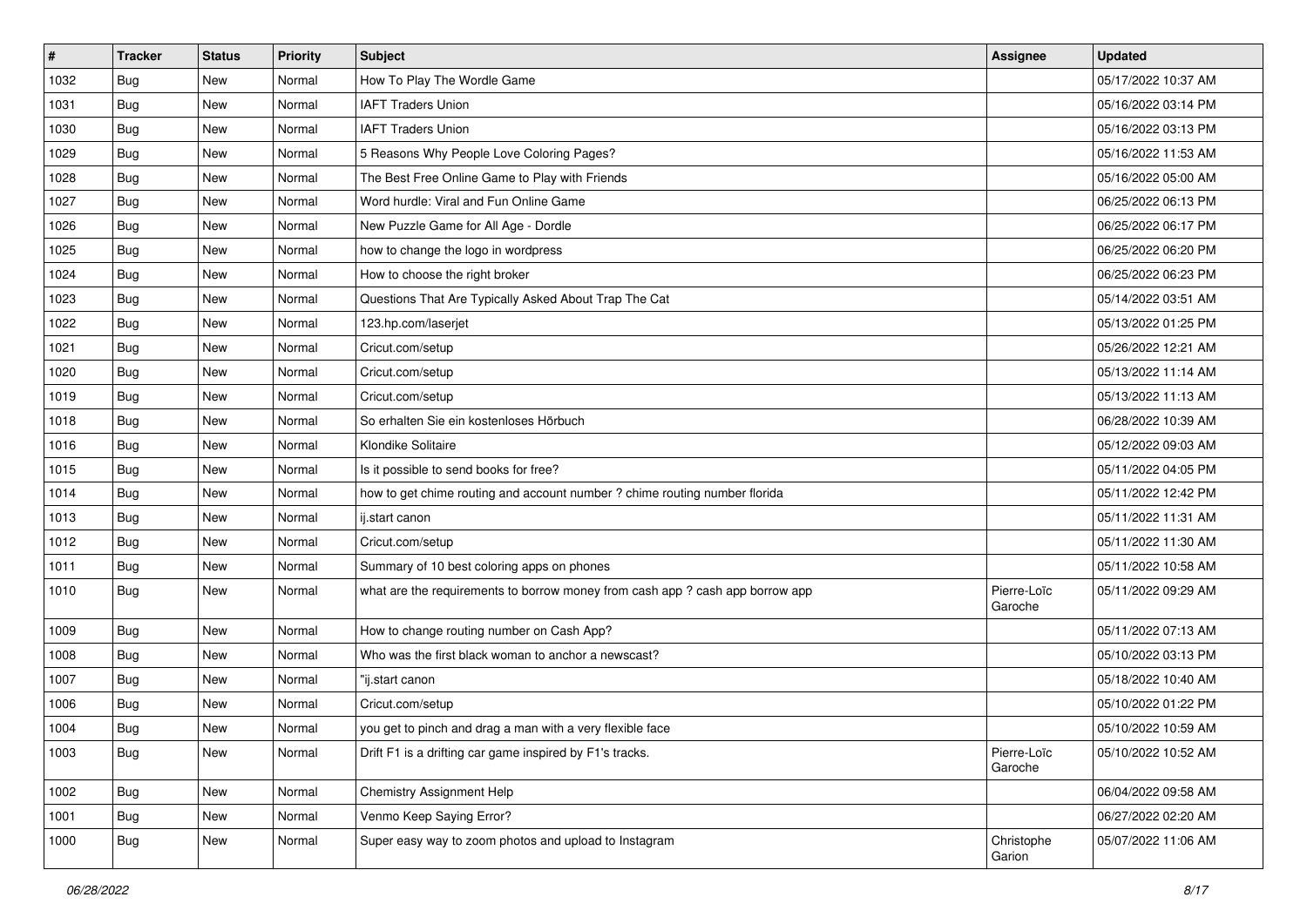| $\vert$ # | <b>Tracker</b> | <b>Status</b> | <b>Priority</b> | Subject                                                                     | <b>Assignee</b>      | <b>Updated</b>      |
|-----------|----------------|---------------|-----------------|-----------------------------------------------------------------------------|----------------------|---------------------|
| 999       | <b>Bug</b>     | New           | Normal          | Is there a way to find Google Feud answers?                                 |                      | 06/28/2022 01:27 AM |
| 998       | <b>Bug</b>     | New           | Normal          | Is It Hard to Solve Wordle An                                               |                      | 06/27/2022 12:24 AM |
| 997       | <b>Bug</b>     | New           | Normal          | 123.hp.com/laserjet                                                         |                      | 06/28/2022 09:48 AM |
| 996       | Bug            | New           | Normal          | Cricut.com/setup                                                            |                      | 06/27/2022 07:12 AM |
| 993       | <b>Bug</b>     | <b>New</b>    | Normal          | IO Games Free Online                                                        |                      | 06/26/2022 09:41 AM |
| 992       | Bug            | New           | Normal          | So vergrößern Sie Ihr Instagram-Profilbild                                  |                      | 06/26/2022 11:29 PM |
| 991       | Bug            | New           | Normal          | <b>MDMA MOLLY</b>                                                           |                      | 05/03/2022 12:03 AM |
| 990       | <b>Bug</b>     | New           | Normal          | Mushrooms                                                                   |                      | 06/26/2022 05:41 AM |
| 989       | Bug            | New           | Normal          | Barewoods Wax Cigar                                                         |                      | 06/26/2022 09:19 AM |
| 988       | Bug            | New           | Normal          | <b>Medicinal Mushrooms</b>                                                  |                      | 06/27/2022 09:33 AM |
| 987       | <b>Bug</b>     | New           | Normal          | <b>Medicinal Mushrooms</b>                                                  |                      | 06/27/2022 07:13 PM |
| 986       | <b>Bug</b>     | New           | Normal          | dbhdsvbhdf                                                                  | Christophe<br>Garion | 06/27/2022 04:12 PM |
| 985       | <b>Bug</b>     | New           | Normal          | Find out the vitality of Facebook Phone Number:                             |                      | 06/27/2022 05:39 AM |
| 984       | <b>Bug</b>     | New           | Normal          | How to disable, permanently delete Twitter account on phone, PC             |                      | 06/26/2022 08:28 AM |
| 983       | Bug            | New           | Normal          | Finding issue in tekken 3 game?                                             |                      | 06/28/2022 03:26 AM |
| 982       | <b>Bug</b>     | New           | Normal          | Five sites that let you download free scenarios for your iPhone             |                      | 05/07/2022 09:34 PM |
| 981       | Bug            | <b>New</b>    | Normal          | VidMate Mod APK                                                             |                      | 06/28/2022 11:24 AM |
| 980       | <b>Bug</b>     | New           | Normal          | Free Gas Cards for the Unemployed                                           |                      | 04/28/2022 06:25 AM |
| 979       | Bug            | New           | Normal          | Free Gas Cards for the Unemployed                                           |                      | 06/25/2022 09:02 PM |
| 978       | Bug            | New           | Normal          | Delamore Lodge is a place to stay.                                          |                      | 06/27/2022 04:57 AM |
| 977       | <b>Bug</b>     | <b>New</b>    | Normal          | Fans of the Old Country will like this book.                                |                      | 06/26/2022 05:54 AM |
| 976       | <b>Bug</b>     | New           | Normal          | How to delete the cash app account history right now?                       | Hamza Bourbouh       | 06/28/2022 11:22 AM |
| 975       | <b>Bug</b>     | New           | Normal          | Payback 2 Mod APK                                                           |                      | 05/05/2022 10:56 AM |
| 974       | <b>Bug</b>     | New           | Normal          | Watch NCAA Football Live Streaming Free                                     |                      | 06/26/2022 05:33 PM |
| 972       | <b>Bug</b>     | <b>New</b>    | Normal          | How To Borrow Money From The Cash App? Get To Know About The Same           |                      | 04/25/2022 07:30 AM |
| 971       | Bug            | New           | Normal          | How Do I Check Balance On Cash App Card With Optimum Ease?                  |                      | 06/27/2022 08:16 PM |
| 970       | <b>Bug</b>     | New           | Normal          | The Amount Of Time Does Cash App Direct Deposit Time Take?                  |                      | 06/26/2022 07:32 PM |
| 969       | <b>Bug</b>     | New           | Normal          | Watch NCAA Football Live Match Free                                         |                      | 06/28/2022 01:31 PM |
| 966       | Bug            | New           | Normal          | How to Download the Filmes                                                  |                      | 06/27/2022 03:25 AM |
| 965       | Bug            | New           | Normal          | Go with cash app customer service to know where I can load my cash app card |                      | 06/28/2022 04:30 AM |
| 964       | <b>Bug</b>     | New           | Normal          | Can I Fix Cash App Transfer Failed Issues By Adding Sufficient Funds?       |                      | 06/26/2022 07:21 AM |
| 962       | <b>Bug</b>     | New           | Normal          | Kostenlose Hörbücher                                                        |                      | 06/26/2022 10:45 PM |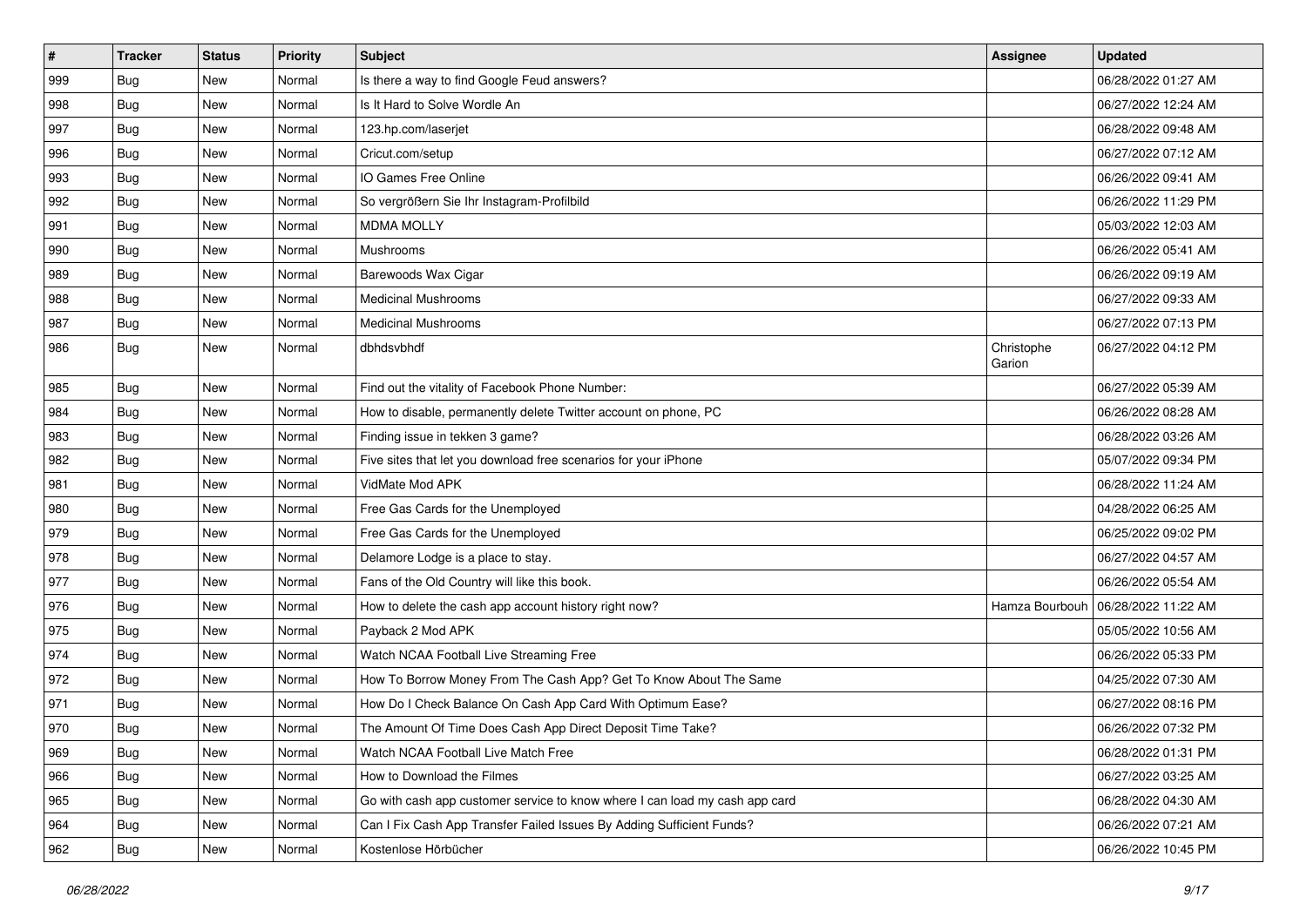| #   | <b>Tracker</b> | <b>Status</b> | <b>Priority</b> | Subject                                                                                | Assignee               | <b>Updated</b>      |
|-----|----------------|---------------|-----------------|----------------------------------------------------------------------------------------|------------------------|---------------------|
| 961 | <b>Bug</b>     | New           | Normal          | TeaTv is an Android                                                                    |                        | 06/26/2022 02:02 PM |
| 959 | Bug            | <b>New</b>    | Normal          | Get connected with cash app team-How to get money off cash app at walmart without card |                        | 06/27/2022 08:52 AM |
| 958 | <b>Bug</b>     | New           | Normal          | Avail Cash app support service to know Sutton bank cash app number                     |                        | 06/26/2022 08:46 AM |
| 957 | <b>Bug</b>     | New           | Normal          | From Where I Can Get Cheap Writing Services?                                           |                        | 04/20/2022 05:06 AM |
| 956 | <b>Bug</b>     | <b>New</b>    | Normal          | FNF Free Mods Online                                                                   |                        | 06/25/2022 09:59 PM |
| 955 | <b>Bug</b>     | <b>New</b>    | Normal          | How Long Does Verification Take On Cash App If You Apply For The Verification?         | Christophe<br>Garion   | 06/25/2022 10:50 PM |
| 954 | <b>Bug</b>     | <b>New</b>    | Normal          | AZ Screen Recorder Mod                                                                 |                        | 06/25/2022 11:24 PM |
| 953 | <b>Bug</b>     | New           | Normal          | Manga Dogs - Read Your Favorite Comics on Your Smartphone                              |                        | 06/27/2022 03:53 PM |
| 952 | <b>Bug</b>     | <b>New</b>    | Normal          | Canon IJ Network Tool                                                                  |                        | 06/26/2022 10:35 AM |
| 951 | Bug            | New           | Normal          | Canon.com/ijsetup                                                                      |                        | 06/27/2022 07:56 PM |
| 950 | <b>Bug</b>     | <b>New</b>    | Normal          | ij.start canon                                                                         |                        | 06/26/2022 04:35 AM |
| 949 | <b>Bug</b>     | <b>New</b>    | Normal          | <b>Educational Games</b>                                                               |                        | 06/15/2022 09:11 PM |
| 948 | Bug            | New           | Normal          | Canon IJ Network Tool                                                                  |                        | 06/27/2022 09:30 PM |
| 947 | <b>Bug</b>     | <b>New</b>    | Normal          | is Disney Now and Disney Plus different?                                               |                        | 04/14/2022 09:53 AM |
| 946 | <b>Bug</b>     | <b>New</b>    | Normal          | What is Plex and Is Plex Legal?                                                        |                        | 06/26/2022 05:23 AM |
| 945 | <b>Bug</b>     | <b>New</b>    | Normal          | TikTok 18 Mod Apk For Your Android                                                     |                        | 04/13/2022 09:32 AM |
| 943 | Bug            | <b>New</b>    | Normal          | ij.start canon                                                                         |                        | 04/13/2022 08:52 AM |
| 942 | <b>Bug</b>     | New           | Normal          | Canon IJ Network Tool                                                                  |                        | 04/13/2022 08:45 AM |
| 941 | <b>Bug</b>     | New           | Normal          | is Disney Now and Disney Plus different?                                               |                        | 06/26/2022 12:10 PM |
| 940 | <b>Bug</b>     | <b>New</b>    | Normal          | What is Plex and Is Plex Legal?                                                        |                        | 06/26/2022 04:50 PM |
| 939 | <b>Bug</b>     | New           | Normal          | Ability to change sound notifications                                                  | Christophe<br>Garion   | 06/27/2022 11:29 PM |
| 938 | <b>Bug</b>     | <b>New</b>    | Normal          | Would you like to have your own ringtone                                               | Christophe<br>Garion   | 06/26/2022 09:54 PM |
| 936 | <b>Bug</b>     | <b>New</b>    | Normal          | Avantages de l'extension AliTools pour faire du shopping sur Aliexpress                | Pierre-Loïc<br>Garoche | 04/12/2022 11:35 AM |
| 935 | Bug            | New           | Normal          | MovieBox Pro Apk - Watch Movies and TV Shows on Your Android Phone                     |                        | 06/26/2022 04:11 AM |
| 934 | <b>Bug</b>     | <b>New</b>    | Normal          | MovieBox Pro Apk - Watch Movies and TV Shows on Your Android Phone                     |                        | 05/10/2022 11:01 AM |
| 933 | Bug            | New           | Normal          | How Can I Watch Movies on My Mobile Phone                                              |                        | 06/24/2022 12:55 AM |
| 932 | <b>Bug</b>     | New           | Normal          | The best epic, long-playing PC games will consume days of your life.                   |                        | 05/15/2022 07:44 PM |
| 930 | <b>Bug</b>     | New           | Normal          | The best free games online                                                             |                        | 04/12/2022 09:05 AM |
| 929 | <b>Bug</b>     | New           | Normal          | Canon IJ Network Tool                                                                  |                        | 04/12/2022 08:32 AM |
| 928 | <b>Bug</b>     | New           | Normal          | How Does Sutton Bank Cash App Customer Service Help In Answering Your Questions?       |                        | 04/12/2022 11:36 AM |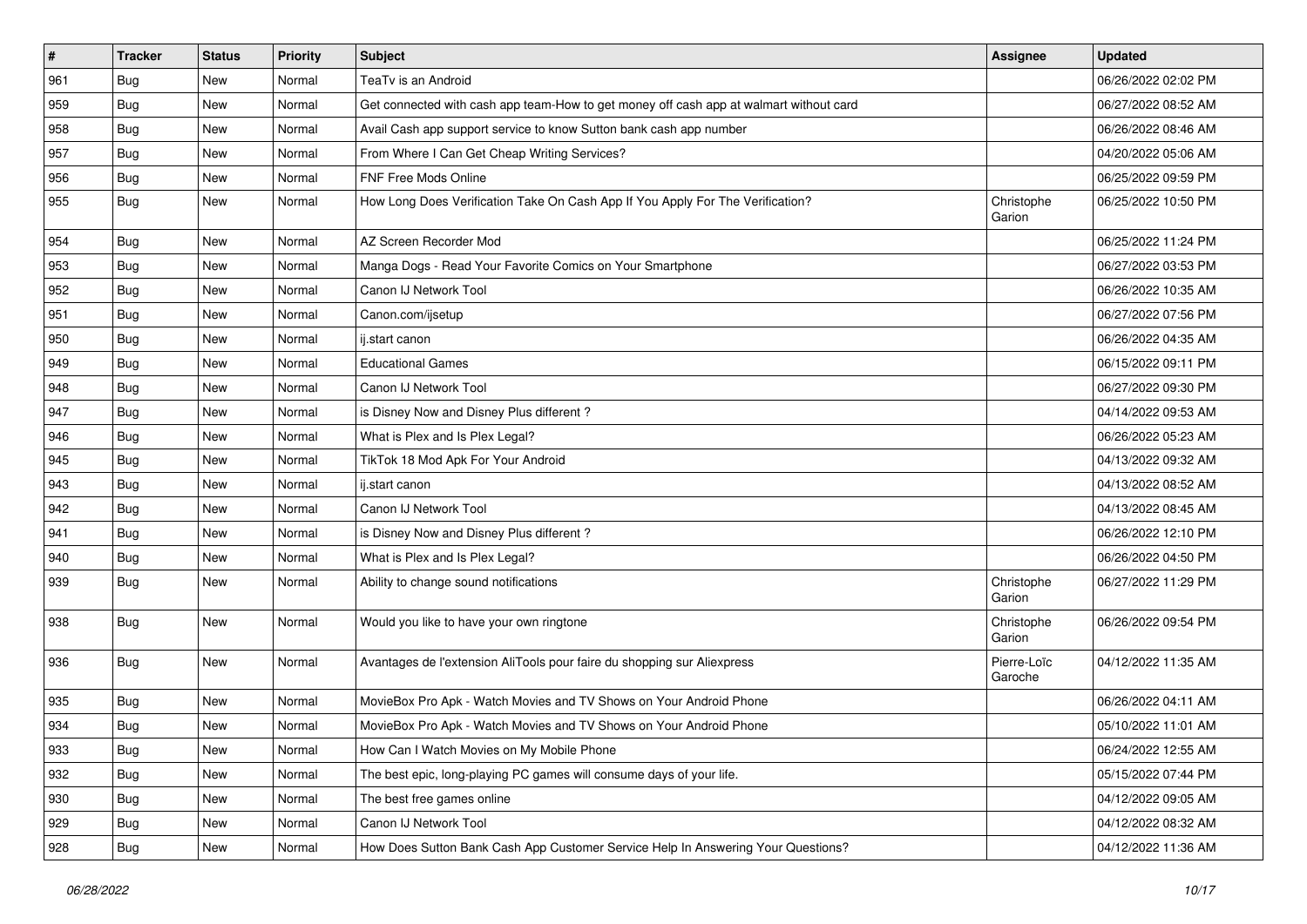| #   | <b>Tracker</b> | <b>Status</b> | <b>Priority</b> | <b>Subject</b>                                                            | <b>Assignee</b> | <b>Updated</b>      |
|-----|----------------|---------------|-----------------|---------------------------------------------------------------------------|-----------------|---------------------|
| 926 | <b>Bug</b>     | New           | Normal          | tavor 7                                                                   |                 | 06/22/2022 05:08 PM |
| 925 | <b>Bug</b>     | New           | Normal          | tavor 7                                                                   |                 | 06/15/2022 03:45 AM |
| 924 | Bug            | New           | Normal          | buy tec 9                                                                 |                 | 04/11/2022 02:54 PM |
| 923 | <b>Bug</b>     | New           | Normal          | frenchies for sale                                                        |                 | 04/11/2022 02:35 PM |
| 922 | <b>Bug</b>     | <b>New</b>    | Normal          | Why Is The Need For Assignment Writing Services?                          |                 | 06/28/2022 06:59 AM |
| 921 | Bug            | New           | Normal          | Canon IJ Network Tool                                                     |                 | 04/11/2022 09:00 AM |
| 920 | <b>Bug</b>     | New           | Normal          | Where I Can Get Essay Writing Services?                                   |                 | 04/11/2022 08:35 AM |
| 918 | <b>Bug</b>     | New           | Normal          | Antivirus for IOS                                                         |                 | 06/16/2022 10:36 PM |
| 917 | Bug            | New           | Normal          | Random Person Sent Me Money on Cash App-find solution?                    |                 | 04/09/2022 12:32 PM |
| 916 | Bug            | New           | Normal          | How long does it take to write a book?                                    |                 | 04/07/2022 12:15 PM |
| 915 | <b>Bug</b>     | New           | Normal          | Finance dissertation writing                                              |                 | 04/07/2022 09:22 AM |
| 914 | Bug            | New           | Normal          | Wordle: how to play fashion games for free?                               |                 | 04/07/2022 08:30 AM |
| 913 | Bug            | <b>New</b>    | Normal          | Canon IJ Network Tool                                                     |                 | 04/07/2022 06:21 AM |
| 912 | <b>Bug</b>     | New           | Normal          | Cuphead Mobile Game Review                                                |                 | 06/09/2022 10:14 AM |
| 911 | <b>Bug</b>     | New           | Normal          | Aluminum Windows & Doors                                                  |                 | 04/06/2022 08:10 PM |
| 910 | <b>Bug</b>     | New           | Normal          | Each content looks unisize or not formated                                |                 | 04/06/2022 11:21 AM |
| 909 | <b>Bug</b>     | New           | Normal          | Toca Life World APK                                                       |                 | 04/06/2022 04:52 AM |
| 908 | <b>Bug</b>     | <b>New</b>    | Normal          | Toca Life World APK                                                       |                 | 04/06/2022 03:18 AM |
| 907 | <b>Bug</b>     | New           | Normal          | Canon IJ Network Tool                                                     |                 | 04/04/2022 10:43 AM |
| 906 | <b>Bug</b>     | New           | Normal          | How To Change Cash App From Business To Personal Account For Any Reasons? |                 | 04/04/2022 09:57 AM |
| 905 | Bug            | New           | Normal          | MINI MILITIA MOD APK                                                      |                 | 05/19/2022 01:54 PM |
| 898 | <b>Bug</b>     | New           | Normal          | Shadow Fight 2 Mod APK                                                    |                 | 04/02/2022 09:17 AM |
| 897 | Bug            | <b>New</b>    | Normal          | Slot Pulsa Pragmatic Play                                                 | Xavier Thirioux | 04/01/2022 12:08 PM |
| 895 | <b>Bug</b>     | New           | Normal          | Cash App Scams                                                            |                 | 06/18/2022 02:36 PM |
| 893 | <b>Bug</b>     | New           | Normal          | klingeltone                                                               |                 | 04/13/2022 11:06 AM |
| 892 | Bug            | New           | Normal          | Good game                                                                 |                 | 04/01/2022 09:15 AM |
| 891 | <b>Bug</b>     | New           | Normal          | The most interesting game today, have you tried it?                       |                 | 04/01/2022 09:17 AM |
| 889 | <b>Bug</b>     | New           | Normal          | What is Plex and how it's work?                                           |                 | 04/01/2022 09:14 AM |
| 888 | <b>Bug</b>     | New           | Normal          | Is the Fox News Channel on Roku free?                                     |                 | 04/25/2022 08:04 AM |
| 887 | <b>Bug</b>     | New           | Normal          | What is Plex and how it's work?                                           |                 | 04/01/2022 09:16 AM |
| 886 | Bug            | New           | Normal          | Is the Fox News Channel on Roku free?                                     |                 | 06/28/2022 08:29 AM |
| 885 | Bug            | New           | Normal          | How to Install the Tele Latino App For Android                            |                 | 03/28/2022 04:10 AM |
| 884 | <b>Bug</b>     | New           | Normal          | Why do Subway Surfers popular                                             |                 | 04/01/2022 09:16 AM |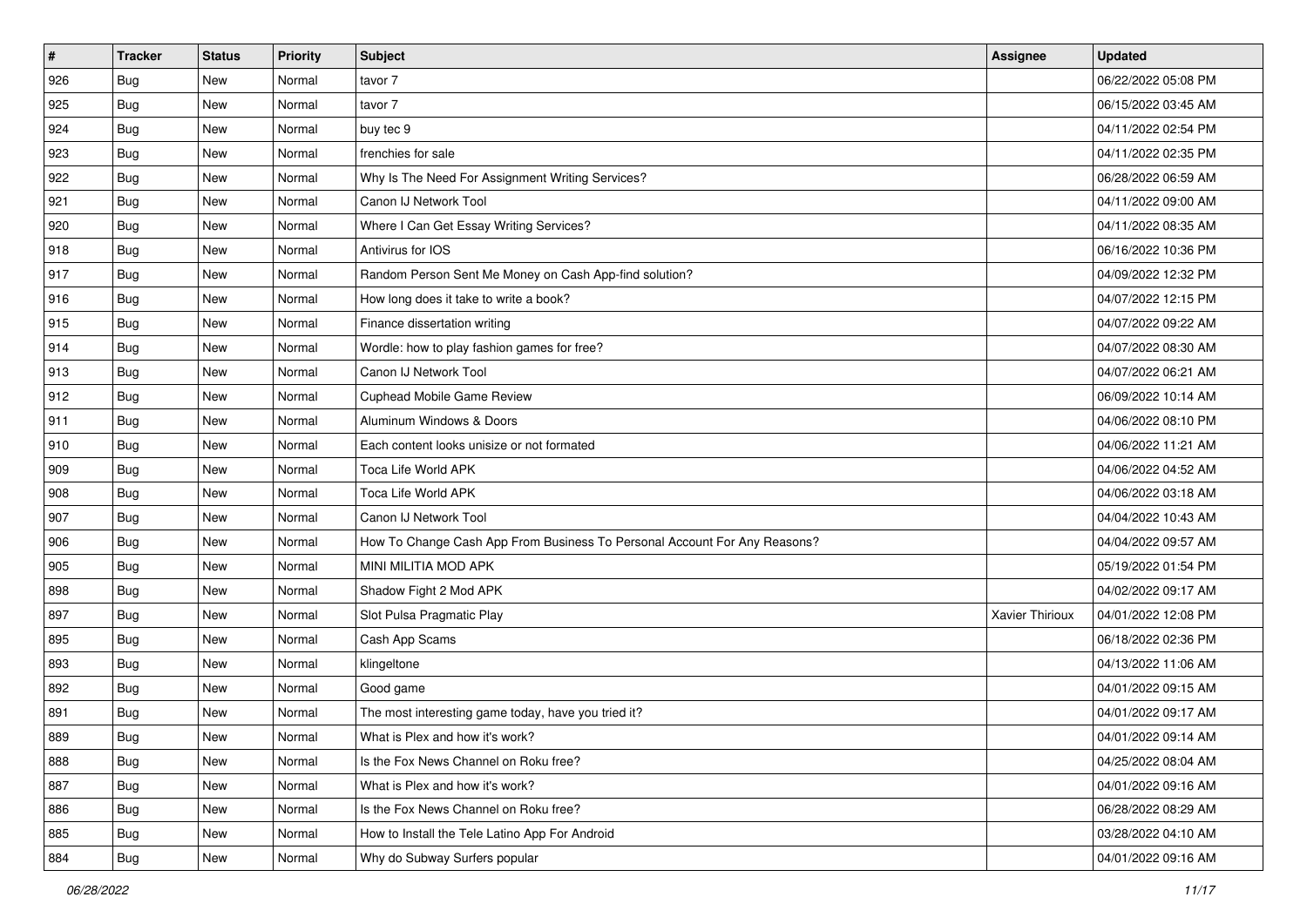| #   | <b>Tracker</b> | <b>Status</b> | <b>Priority</b> | Subject                                                                          | <b>Assignee</b>        | <b>Updated</b>      |
|-----|----------------|---------------|-----------------|----------------------------------------------------------------------------------|------------------------|---------------------|
| 883 | <b>Bug</b>     | New           | Normal          | Langweilen Sie sich jemals bei der gleichen alten Schriftart auf Instagram?      |                        | 04/01/2022 09:16 AM |
| 882 | Bug            | New           | Normal          | How to change bank account on cash app?                                          |                        | 04/01/2022 09:16 AM |
| 880 | Bug            | New           | Normal          | Why do Subway Surfers popular                                                    |                        | 04/01/2022 09:16 AM |
| 878 | <b>Bug</b>     | New           | Normal          | Wie ist instazoom hilfreich beim Herunterladen von Instagram-Profilbildern       |                        | 04/08/2022 09:28 PM |
| 876 | <b>Bug</b>     | New           | Normal          | Download Full-Size Profile Pictures of Your Favorite Users With InstaDP          |                        | 04/01/2022 09:12 AM |
| 875 | <b>Bug</b>     | New           | Normal          | Red ball game                                                                    |                        | 04/01/2022 09:15 AM |
| 874 | Bug            | New           | Normal          | Cómo descargar Minecraft Apk                                                     |                        | 06/26/2022 08:01 AM |
| 873 | Bug            | <b>New</b>    | Normal          | Klingeltöne mp3                                                                  |                        | 04/13/2022 11:03 AM |
| 872 | <b>Bug</b>     | New           | Normal          | Poppy Playtime Horror Game Free                                                  |                        | 04/01/2022 09:11 AM |
| 870 | Bug            | New           | Normal          | Mahjong Solitaire                                                                |                        | 04/01/2022 09:12 AM |
| 869 | <b>Bug</b>     | New           | Normal          | Sonnerie Post Malone 2022                                                        |                        | 04/13/2022 11:05 AM |
| 865 | <b>Bug</b>     | New           | Normal          | Canon IJ Printer Utility                                                         |                        | 05/18/2022 07:24 PM |
| 864 | Bug            | <b>New</b>    | Normal          | Canon IJ Network Tool                                                            |                        | 04/01/2022 09:14 AM |
| 863 | Bug            | New           | Normal          | Canon IJ Network Tool                                                            |                        | 04/01/2022 09:12 AM |
| 862 | <b>Bug</b>     | New           | Normal          | none                                                                             |                        | 04/01/2022 09:11 AM |
| 860 | <b>Bug</b>     | New           | Normal          | pokemon guide                                                                    | Pierre-Loïc<br>Garoche | 06/18/2022 08:18 PM |
| 859 | Bug            | <b>New</b>    | Normal          | Canon IJ Network Tool                                                            |                        | 04/01/2022 09:13 AM |
| 858 | <b>Bug</b>     | New           | Normal          | opourid                                                                          | Christophe<br>Garion   | 04/01/2022 09:13 AM |
| 857 | <b>Bug</b>     | <b>New</b>    | Normal          | Welcome to the world of classic retro games                                      |                        | 04/01/2022 09:13 AM |
| 856 | Bug            | New           | Normal          | Online Classes Assistance Help For Student                                       |                        | 04/01/2022 09:13 AM |
| 855 | Bug            | New           | Normal          | Online Classes Assistance Help For Student                                       |                        | 04/01/2022 09:13 AM |
| 854 | <b>Bug</b>     | New           | Normal          | How To Resolve Password Problems Through Facebook Customer Service?              |                        | 04/09/2022 06:11 PM |
| 853 | <b>Bug</b>     | New           | Normal          | what is dr laser                                                                 |                        | 04/01/2022 09:13 AM |
| 852 | Bug            | New           | Normal          | How to cancel your French Bee flight within 24 hours?                            |                        | 04/01/2022 09:13 AM |
| 851 | <b>Bug</b>     | New           | Normal          | Laden Sie den kostenlosen MP3-Klingelton für Ihr Mobiltelefon herunter           |                        | 04/01/2022 09:14 AM |
| 850 | <b>Bug</b>     | New           | Normal          | Puppy Playtime APK Android                                                       |                        | 04/01/2022 09:14 AM |
| 849 | Bug            | New           | Normal          | FutEmax App Apk - Watch Soccer, Fantasy Football, And More On Your Mobile Device |                        | 04/01/2022 09:04 AM |
| 844 | Bug            | New           | Normal          | To know Chime Routing Number call on the helpline number                         |                        | 04/01/2022 08:58 AM |
| 843 | Bug            | New           | Normal          | Canon IJ Network Tool                                                            |                        | 04/01/2022 08:58 AM |
| 842 | <b>Bug</b>     | New           | Normal          | Join the fun game                                                                |                        | 04/01/2022 08:58 AM |
| 841 | Bug            | New           | Normal          | How do I activate FOX NOW?                                                       |                        | 04/01/2022 08:58 AM |
| 840 | Bug            | New           | Normal          | Is Tubi really free and legal?                                                   |                        | 04/01/2022 08:58 AM |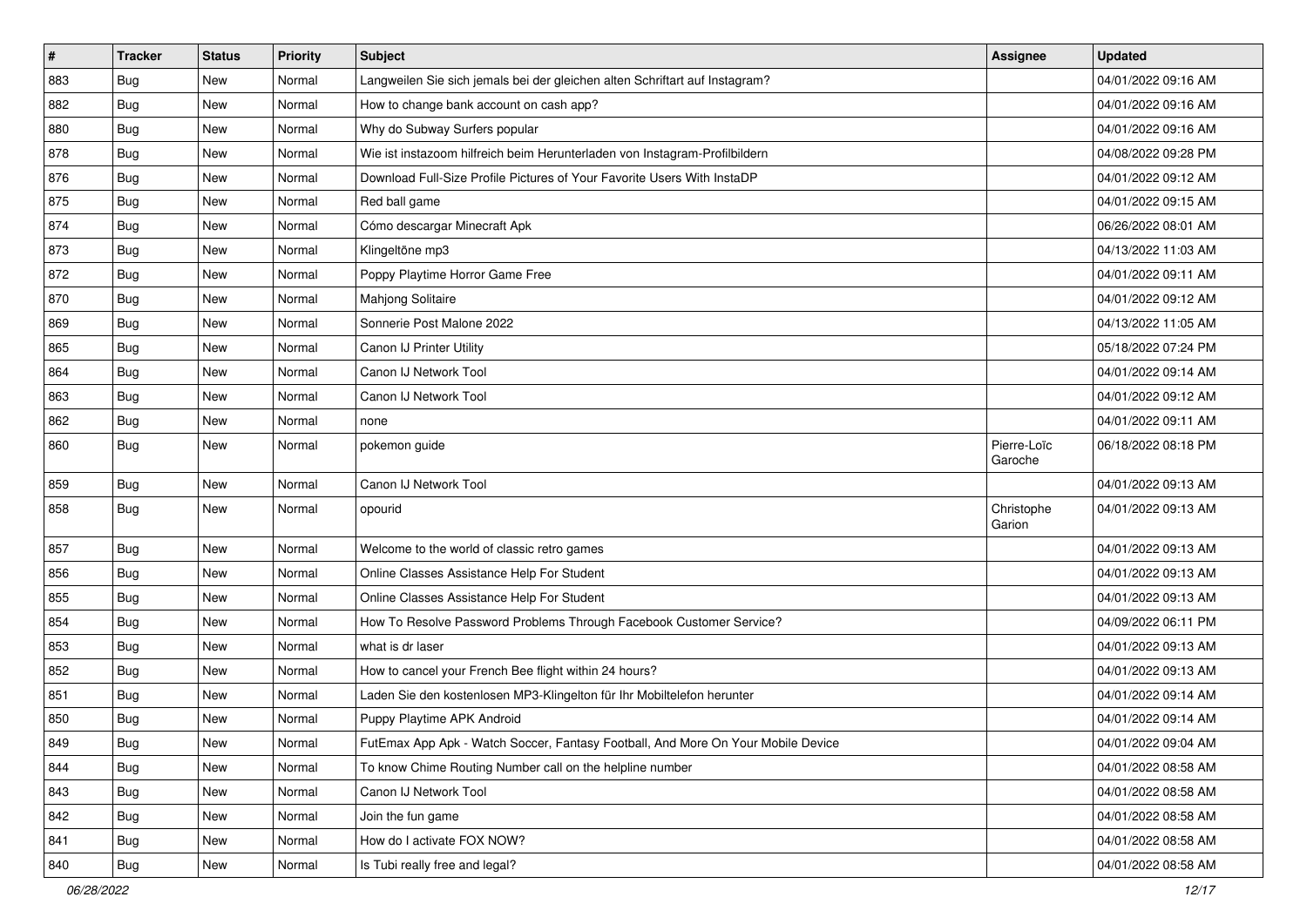| $\pmb{\#}$ | <b>Tracker</b> | <b>Status</b> | <b>Priority</b> | <b>Subject</b>                                                | Assignee               | <b>Updated</b>      |
|------------|----------------|---------------|-----------------|---------------------------------------------------------------|------------------------|---------------------|
| 839        | <b>Bug</b>     | New           | Normal          | How do I activate FOX NOW?                                    |                        | 04/01/2022 08:58 AM |
| 838        | <b>Bug</b>     | New           | Normal          | Celebrity Hunter Mod apk - Como instalá-lo                    |                        | 04/01/2022 08:58 AM |
| 837        | Bug            | New           | Normal          | To Create An Instagram Story                                  | Pierre-Loïc<br>Garoche | 04/01/2022 08:58 AM |
| 836        | Bug            | <b>New</b>    | Normal          | What Is The Required Amount To Pay As Cash App Clearance Fee? |                        | 04/01/2022 09:00 AM |
| 835        | Bug            | New           | Normal          | Build your strong army with Taming io                         |                        | 04/01/2022 08:59 AM |
| 834        | <b>Bug</b>     | <b>New</b>    | Normal          | Grasp the secret to relieve stress and fatigue                |                        | 04/01/2022 08:57 AM |
| 833        | Bug            | New           | Normal          | Does Direct Deposit Hit Chime- seek Chime Customer Service    |                        | 04/01/2022 08:59 AM |
| 832        | <b>Bug</b>     | New           | Normal          | Choque Royale Mod Apk                                         |                        | 04/01/2022 08:59 AM |
| 831        | <b>Bug</b>     | <b>New</b>    | Normal          | Build and shoot                                               |                        | 05/29/2022 04:47 PM |
| 830        | Bug            | New           | Normal          | Poppy Playtime APK                                            |                        | 06/27/2022 10:31 PM |
| 829        | <b>Bug</b>     | New           | Normal          | Write My Dissertation For Me UK                               | Pierre-Loïc<br>Garoche | 06/26/2022 04:13 AM |
| 828        | <b>Bug</b>     | New           | Normal          | Nursery management                                            |                        | 06/28/2022 12:10 PM |
| 827        | Bug            | New           | Normal          | Come To Know The Required Steps To Unlock Cash App Account    |                        | 04/01/2022 08:59 AM |
| 826        | <b>Bug</b>     | New           | Normal          | How to Dowload MXL TV Premium                                 |                        | 05/26/2022 03:34 PM |
| 825        | <b>Bug</b>     | New           | Normal          | Lucky Patcher Download                                        |                        | 06/26/2022 06:09 PM |
| 822        | <b>Bug</b>     | <b>New</b>    | Normal          | Dowload Your Boyfriend Game                                   |                        | 06/28/2022 04:56 AM |
| 821        | <b>Bug</b>     | New           | Normal          | Nicoo - A Review of the Popular Battle Royale Game            |                        | 06/28/2022 08:30 AM |
| 820        | Bug            | New           | Normal          | Metal Slug Apk para Android                                   |                        | 06/28/2022 11:01 AM |
| 819        | <b>Bug</b>     | <b>New</b>    | Normal          | Metal Slug Apk para Android                                   |                        | 06/27/2022 09:35 AM |
| 818        | <b>Bug</b>     | New           | Normal          | Have you ever played a basketball game?                       | Corentin<br>Lauverjat  | 04/01/2022 08:55 AM |
| 817        | Bug            | New           | Normal          | Pacman 30th Anniversary                                       |                        | 06/28/2022 09:20 AM |
| 816        | <b>Bug</b>     | <b>New</b>    | Normal          | Play Scribble io fun with everyone                            |                        | 06/28/2022 12:09 AM |
| 815        | Bug            | <b>New</b>    | Normal          | how do i call cash app customer service                       | Xavier Thirioux        | 06/28/2022 01:04 PM |
| 814        | <b>Bug</b>     | New           | Normal          | Stage Fright Cure                                             | Pierre-Loïc<br>Garoche | 06/28/2022 12:31 AM |
| 811        | Bug            | <b>New</b>    | Normal          | Canon IJ Network Tool                                         |                        | 06/28/2022 06:12 AM |
| 809        | Bug            | New           | Normal          | Smash Karts - immerse yourself in the exciting race           |                        | 06/28/2022 09:57 AM |
| 808        | Bug            | New           | Normal          | Sinnvolle Guten-Morgen-Grüße                                  |                        | 06/28/2022 09:47 AM |
| 807        | <b>Bug</b>     | New           | Normal          | 1v1Battle is a strategic action 'Build and shoot' game        |                        | 06/27/2022 06:52 AM |
| 805        | Bug            | New           | Normal          | Ketamine Online Store                                         | Christophe<br>Garion   | 06/27/2022 05:01 AM |
| 804        | <b>Bug</b>     | New           | Normal          | Review                                                        |                        | 06/27/2022 08:38 PM |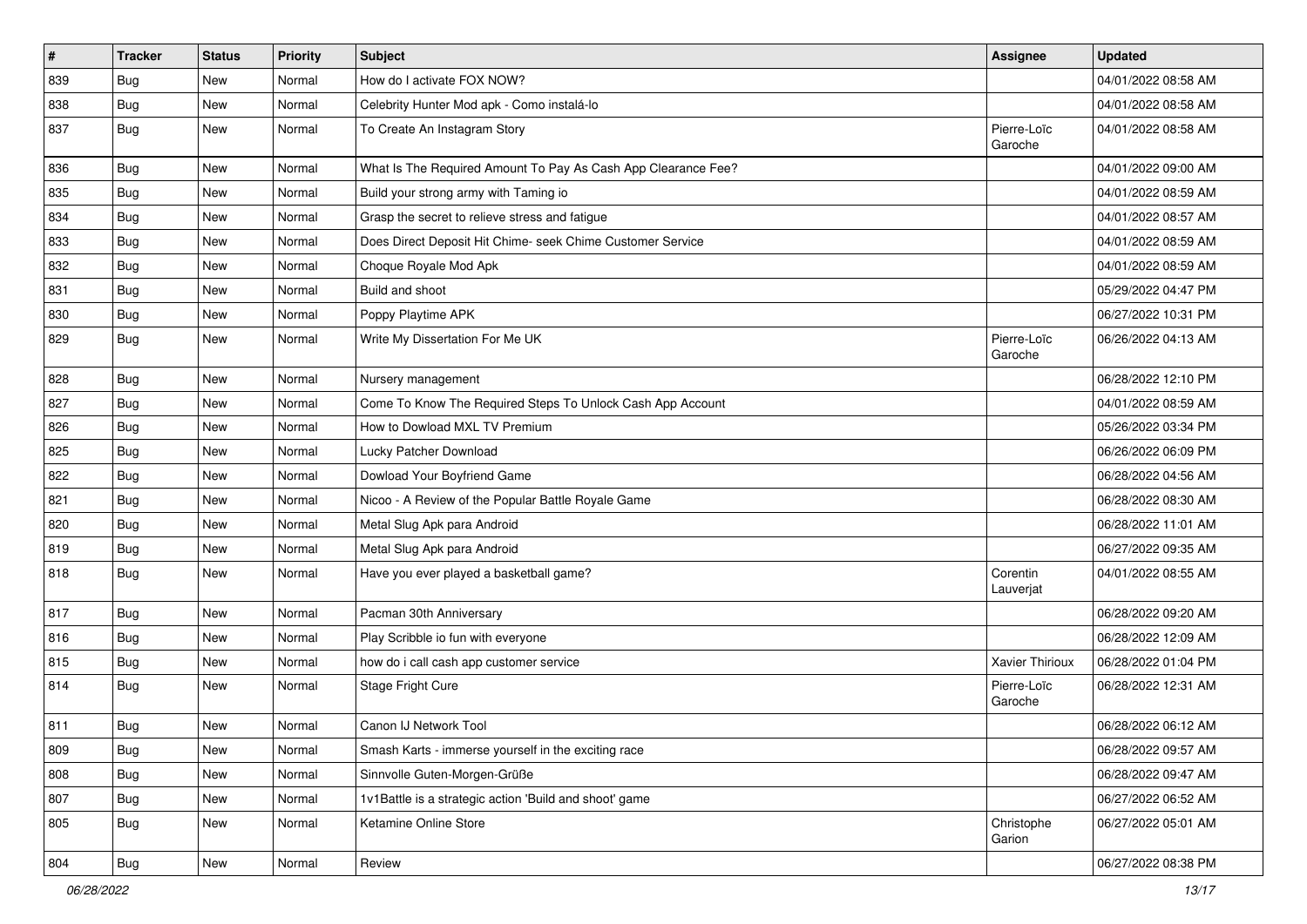| $\pmb{\#}$ | <b>Tracker</b> | <b>Status</b> | <b>Priority</b> | <b>Subject</b>                                                                | <b>Assignee</b>        | <b>Updated</b>      |
|------------|----------------|---------------|-----------------|-------------------------------------------------------------------------------|------------------------|---------------------|
| 802        | <b>Bug</b>     | New           | Normal          | Who Is an ETL Engineer                                                        |                        | 06/28/2022 02:03 AM |
| 801        | Bug            | <b>New</b>    | Normal          | Who Is an ETL Engineer                                                        |                        | 06/27/2022 12:25 PM |
| 800        | Bug            | New           | Normal          | Who Is an ETL Engineer                                                        |                        | 06/28/2022 08:48 AM |
| 799        | <b>Bug</b>     | New           | Normal          | Who Is an ETL Engineer                                                        |                        | 06/28/2022 02:51 AM |
| 798        | <b>Bug</b>     | <b>New</b>    | Normal          | Who Is an ETL Engineer                                                        |                        | 06/27/2022 09:48 AM |
| 797        | <b>Bug</b>     | New           | Normal          | Psychedelic                                                                   | Christophe<br>Garion   | 06/27/2022 06:07 AM |
| 796        | Bug            | New           | Normal          | How Does Cash App ++ actually work and What is the process of it              |                        | 06/22/2022 07:03 AM |
| 795        | <b>Bug</b>     | New           | Normal          | Drift Boss - Exciting Race                                                    |                        | 06/26/2022 06:32 PM |
| 792        | Bug            | <b>New</b>    | Normal          | What is Google Camera Mod?                                                    |                        | 06/27/2022 10:20 AM |
| 791        | Bug            | New           | Normal          | Samsnung TV Plus is not working                                               |                        | 04/01/2022 09:03 AM |
| 790        | Bug            | New           | Normal          | My app                                                                        |                        | 04/01/2022 09:03 AM |
| 789        | Bug            | <b>New</b>    | Normal          | Full version                                                                  |                        | 06/27/2022 01:00 PM |
| 788        | <b>Bug</b>     | New           | Normal          | Intro Maker Mod APK                                                           |                        | 06/28/2022 04:21 AM |
| 787        | Bug            | <b>New</b>    | Normal          | Assured Assignment Help                                                       |                        | 06/27/2022 05:19 PM |
| 786        | Bug            | New           | Normal          | Best Assignment Help in Australia & UK                                        |                        | 06/21/2022 09:28 PM |
| 785        | <b>Bug</b>     | New           | Normal          | How To Get Money Off Cash App Without Card Or With A Card?                    |                        | 06/28/2022 11:35 AM |
| 784        | Bug            | <b>New</b>    | Normal          | How To Add Money On Cash App Card And Check The Funds?                        |                        | 06/28/2022 12:36 PM |
| 783        | Bug            | New           | Normal          | How Do I Determine The Reasons And Solutions To Fix Cash App Transfer Failed? |                        | 06/27/2022 08:58 PM |
| 782        | <b>Bug</b>     | New           | Normal          | Comment faire une sonnerie téléphonique                                       |                        | 06/27/2022 11:56 PM |
| 781        | Bug            | New           | Normal          | Free Whatsapp Group to Join                                                   |                        | 06/28/2022 11:48 AM |
| 780        | Bug            | New           | Normal          | Best Whatsapp Modified APKs                                                   | Pierre-Loïc<br>Garoche | 06/27/2022 05:38 AM |
| 777        | <b>Bug</b>     | New           | Normal          | Obtain driving instructions using Google Maps.                                |                        | 06/27/2022 09:05 PM |
| 776        | Bug            | New           | Normal          | Wibargain                                                                     |                        | 06/28/2022 08:29 AM |
| 775        | Bug            | <b>New</b>    | Normal          | cash app                                                                      |                        | 02/14/2022 08:20 AM |
| 774        | <b>Bug</b>     | New           | Normal          | Follow proper initiatives                                                     |                        | 06/27/2022 07:54 PM |
| 773        | <b>Bug</b>     | New           | Normal          | Spades - Play online free                                                     |                        | 06/28/2022 12:26 PM |
| 772        | Bug            | New           | Normal          | united airlines baggage policy                                                |                        | 06/27/2022 10:53 PM |
| 771        | Bug            | New           | Normal          | united airlines baggage policy                                                |                        | 06/26/2022 07:19 AM |
| 770        | <b>Bug</b>     | New           | Normal          | Canon IJ Network Tool                                                         |                        | 06/27/2022 11:57 AM |
| 769        | <b>Bug</b>     | New           | Normal          | check my cash app                                                             |                        | 06/26/2022 08:33 PM |
| 768        | <b>Bug</b>     | New           | Normal          | Where can you buy best jackets online?                                        |                        | 06/26/2022 01:50 PM |
| 767        | <b>Bug</b>     | New           | Normal          | apkmod                                                                        |                        | 06/28/2022 01:24 AM |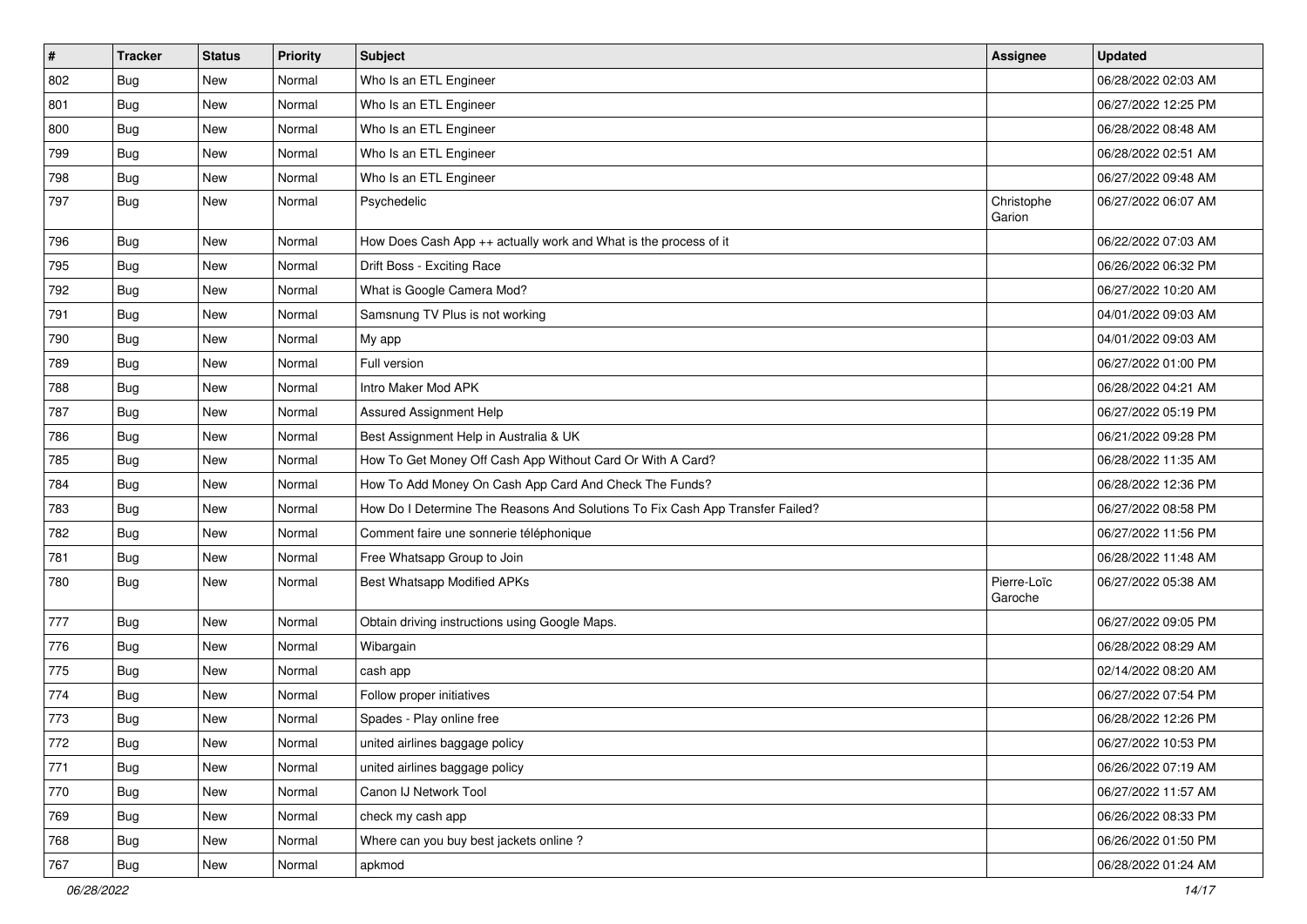| $\sharp$ | <b>Tracker</b> | <b>Status</b> | <b>Priority</b> | Subject                                                                                             | <b>Assignee</b>        | <b>Updated</b>      |
|----------|----------------|---------------|-----------------|-----------------------------------------------------------------------------------------------------|------------------------|---------------------|
| 766      | <b>Bug</b>     | New           | Normal          | Pobreflix Mod APK Review                                                                            |                        | 06/28/2022 08:56 AM |
| 765      | Bug            | <b>New</b>    | Normal          | Follow proper initiatives to check my cash app                                                      |                        | 06/25/2022 10:08 AM |
| 764      | Bug            | New           | Normal          | What is available to see what I can watch HBO Max?                                                  |                        | 06/28/2022 03:59 AM |
| 762      | <b>Bug</b>     | New           | Normal          | How To Add Money To A Cash App Card If Struggling With Low Amount?                                  |                        | 06/27/2022 09:58 PM |
| 761      | Bug            | New           | Normal          | What is it about basketball that makes it so popular in the United States?                          | Corentin<br>Lauverjat  | 06/27/2022 08:40 PM |
| 760      | Bug            | <b>New</b>    | Normal          | apkmod                                                                                              |                        | 06/27/2022 04:13 PM |
| 759      | Bug            | New           | Normal          | Canon IJ Network Tool                                                                               | Pierre-Loïc<br>Garoche | 06/28/2022 06:30 AM |
| 758      | Bug            | <b>New</b>    | Normal          | How Do I Study Consistently For Hours?                                                              |                        | 06/27/2022 12:49 AM |
| 757      | <b>Bug</b>     | New           | Normal          | Why Is Issue of Car Maintenance so Famous for the Consumers?                                        |                        | 04/01/2022 09:01 AM |
| 754      | <b>Bug</b>     | New           | Normal          | Cómo descargar tonos gratis de teléfono celular                                                     |                        | 06/26/2022 01:56 PM |
| 753      | Bug            | <b>New</b>    | Normal          | onlineessaygrader                                                                                   |                        | 06/28/2022 05:55 AM |
| 752      | <b>Bug</b>     | New           | Normal          | Plagerism checker                                                                                   |                        | 06/26/2022 06:33 PM |
| 750      | <b>Bug</b>     | New           | Normal          | Create a Report Template                                                                            |                        | 06/26/2022 04:27 PM |
| 749      | <b>Bug</b>     | New           | Normal          | The Best Bubble Shooter Game for Android                                                            |                        | 06/26/2022 12:12 PM |
| 748      | <b>Bug</b>     | New           | Normal          | Il y a quelques façons d'obtenir des sonneries gratuites pour votre iPhone                          |                        | 06/26/2022 11:24 PM |
| 747      | Bug            | New           | Normal          | How to Install Tyflex Plus on Your Android Device                                                   |                        | 06/26/2022 08:16 AM |
| 744      | <b>Bug</b>     | New           | Normal          | <b>Pixel Survive</b>                                                                                |                        | 06/28/2022 05:13 AM |
| 743      | Bug            | New           | Normal          | They promote 'pixel art' contests and a 'game jam' related to the work and figure of Carlos Casares |                        | 06/28/2022 12:04 PM |
| 742      | <b>Bug</b>     | New           | Normal          | How Long Does Cash App Support Take To Respond For A Better Support?                                |                        | 06/25/2022 11:00 PM |
| 741      | <b>Bug</b>     | New           | Normal          | <b>Blockchain Technology Solutions</b>                                                              |                        | 06/26/2022 02:19 AM |
| 739      | Bug            | New           | Normal          | law dissertation help                                                                               |                        | 06/27/2022 06:12 PM |
| 738      | <b>Bug</b>     | New           | Normal          | How Much Amount Do I Get Using The Referral Code For Cash App?                                      |                        | 06/27/2022 03:58 PM |
| 737      | <b>Bug</b>     | New           | Normal          | How Do I Talk To A Live Person At Facebook If Anything Is Doubtful?                                 |                        | 06/27/2022 09:59 PM |
| 736      | Bug            | <b>New</b>    | Normal          | I Want to Edit in My Website (transfer-factor.net) Unfortunately, Unable to Edit It                 |                        | 06/24/2022 07:32 AM |
| 735      | <b>Bug</b>     | New           | Normal          | A quick fix of how to get money back from cash app stocks                                           |                        | 06/28/2022 03:12 AM |
| 734      | <b>Bug</b>     | <b>New</b>    | Normal          | DR. STRANGE: Multiverse of Scheduling Madness!                                                      |                        | 06/28/2022 07:07 AM |
| 733      | Bug            | New           | Normal          | How does one go about getting a book deal?                                                          |                        | 04/01/2022 09:33 AM |
| 732      | <b>Bug</b>     | New           | Normal          | Get rectifications steps about why cash app transfer failed                                         |                        | 06/26/2022 03:28 PM |
| 731      | Bug            | New           | Normal          | Avail Of Cash App Customer Service If Unable To Down Cash App Mobile App?                           |                        | 06/25/2022 08:36 PM |
| 730      | <b>Bug</b>     | New           | Normal          | Canon IJ Network Tool                                                                               |                        | 06/26/2022 05:51 PM |
| 729      | <b>Bug</b>     | New           | Normal          | Canon IJ Network Tool                                                                               |                        | 06/28/2022 01:10 PM |
| 728      | Bug            | New           | Normal          | Will Cash App refund money if scammed? Hitches With Optimum Ease                                    |                        | 06/26/2022 06:15 AM |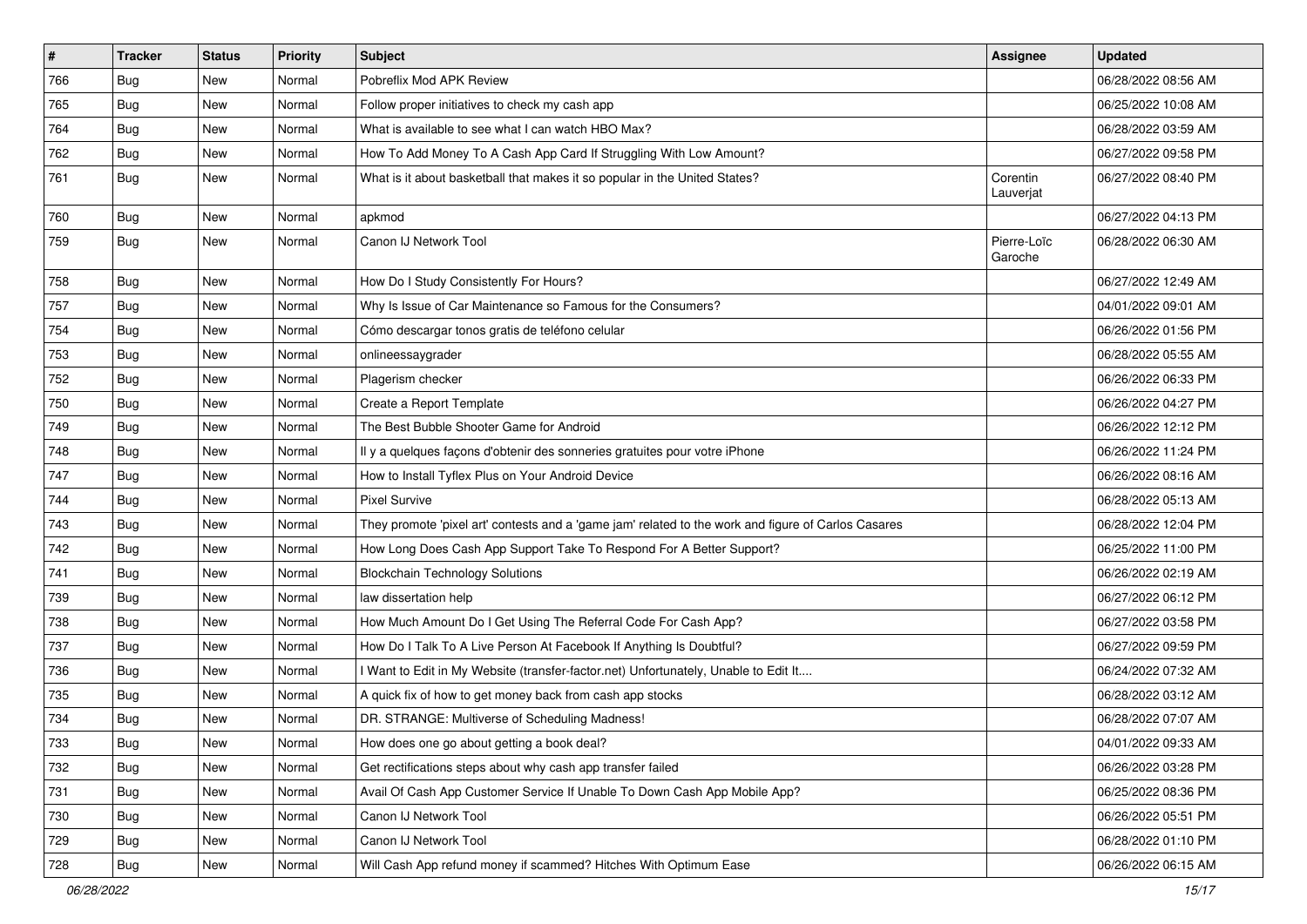| $\pmb{\#}$ | <b>Tracker</b> | <b>Status</b> | <b>Priority</b> | <b>Subject</b>                                                               | <b>Assignee</b>        | <b>Updated</b>      |
|------------|----------------|---------------|-----------------|------------------------------------------------------------------------------|------------------------|---------------------|
| 727        | <b>Bug</b>     | New           | Normal          | Drive for speed simulator mod apk                                            | Pierre-Loïc<br>Garoche | 06/27/2022 06:33 AM |
| 726        | <b>Bug</b>     | New           | Normal          | Mobile Application Development Services                                      |                        | 06/27/2022 09:10 AM |
| 724        | <b>Bug</b>     | New           | Normal          | Dial Chime Customer support number for a quick response                      |                        | 06/28/2022 11:30 AM |
| 722        | Bug            | New           | Normal          | Vergrößern Sie Instagram-Fotos mit instazoom                                 | Christophe<br>Garion   | 06/28/2022 07:21 AM |
| 721        | <b>Bug</b>     | <b>New</b>    | Normal          | Cómo instalar un Mod Apk                                                     |                        | 06/24/2022 09:39 PM |
| 720        | <b>Bug</b>     | New           | Normal          | How does Cash App Phone Number provide a quick treatment?                    |                        | 06/27/2022 08:02 AM |
| 719        | Bug            | New           | Normal          | How Do I Send \$5000 Through Cash App Account With Ease?                     |                        | 06/26/2022 10:14 PM |
| 717        | Bug            | <b>New</b>    | Normal          | Disney Plus Apk - Watch Movies and TV Shows on Your Device                   |                        | 06/27/2022 11:38 PM |
| 716        | <b>Bug</b>     | New           | Normal          | La celebración de un BabyShower.                                             |                        | 06/27/2022 12:29 PM |
| 715        | <b>Bug</b>     | New           | Normal          | Puppy Playtime Descargar gratis                                              |                        | 06/27/2022 01:57 PM |
| 714        | <b>Bug</b>     | New           | Normal          | Cuevana 3 Premium - Enjoy Your Favorite Movies and TV Shows on Your Smart TV |                        | 06/27/2022 11:43 PM |
| 712        | <b>Bug</b>     | New           | Normal          | Tips and Tricks                                                              |                        | 06/28/2022 02:40 AM |
| 711        | <b>Bug</b>     | New           | Normal          | Human Fall Flat Apk Download                                                 |                        | 06/28/2022 10:44 AM |
| 710        | <b>Bug</b>     | New           | Normal          | Take Necessary Assistance If You Are Unable Activate Cash App Card           |                        | 06/25/2022 09:26 PM |
| 709        | <b>Bug</b>     | New           | Normal          | How To Load Cash App Card At Walmart Without Having To Face Any Hassle?      |                        | 06/27/2022 10:30 AM |
| 708        | <b>Bug</b>     | New           | Normal          | Efficient ways to proceed with the cash app dispute process?                 |                        | 06/28/2022 04:03 AM |
| 707        | <b>Bug</b>     | New           | Normal          | Why Accounting Assignments Are Beneficial For The Students?                  | Pierre-Loïc<br>Garoche | 06/28/2022 07:29 AM |
| 706        | Bug            | New           | Normal          | How Can You Cancel A Cash App Payment Without Any Prior Information?         |                        | 06/26/2022 09:13 AM |
| 705        | <b>Bug</b>     | New           | Normal          | wuxiaworld                                                                   |                        | 06/28/2022 06:56 AM |
| 704        | Bug            | <b>New</b>    | Normal          | Reach support team of Chime Customer Service for instant help                |                        | 06/28/2022 04:57 AM |
| 703        | <b>Bug</b>     | New           | Normal          | For real-time help, dial Facebook customer service number                    |                        | 06/27/2022 12:08 PM |
| 702        | <b>Bug</b>     | New           | Normal          | Avail Chime Customer Service to know How To Get Chime Bank Statement         |                        | 06/28/2022 04:58 AM |
| 701        | <b>Bug</b>     | New           | Normal          | Why Law Essay Helper UK is Necessary?                                        |                        | 06/28/2022 08:12 AM |
| 700        | <b>Bug</b>     | New           | Normal          | Cómo descargar Poppy Playtime                                                |                        | 04/01/2022 09:30 AM |
| 699        | <b>Bug</b>     | New           | Normal          | Would you be able to utilize Cash App Twitch?                                |                        | 06/28/2022 03:12 AM |
| 697        | Bug            | New           | Normal          | How to Descargar Pura TV For Android                                         |                        | 06/27/2022 03:57 PM |
| 696        | <b>Bug</b>     | New           | Normal          | How to Install the TuMangaOnline App                                         |                        | 06/27/2022 02:49 AM |
| 695        | <b>Bug</b>     | New           | Normal          | Refer Listas IPTV Apk                                                        |                        | 06/27/2022 05:13 PM |
| 694        | <b>Bug</b>     | New           | Normal          | How to Get Guidance On How To Cash App Withdrawal Limit?                     | Christophe<br>Garion   | 06/28/2022 11:03 AM |
| 692        | <b>Bug</b>     | New           | Normal          | Esports 888b                                                                 |                        | 06/12/2022 10:04 AM |